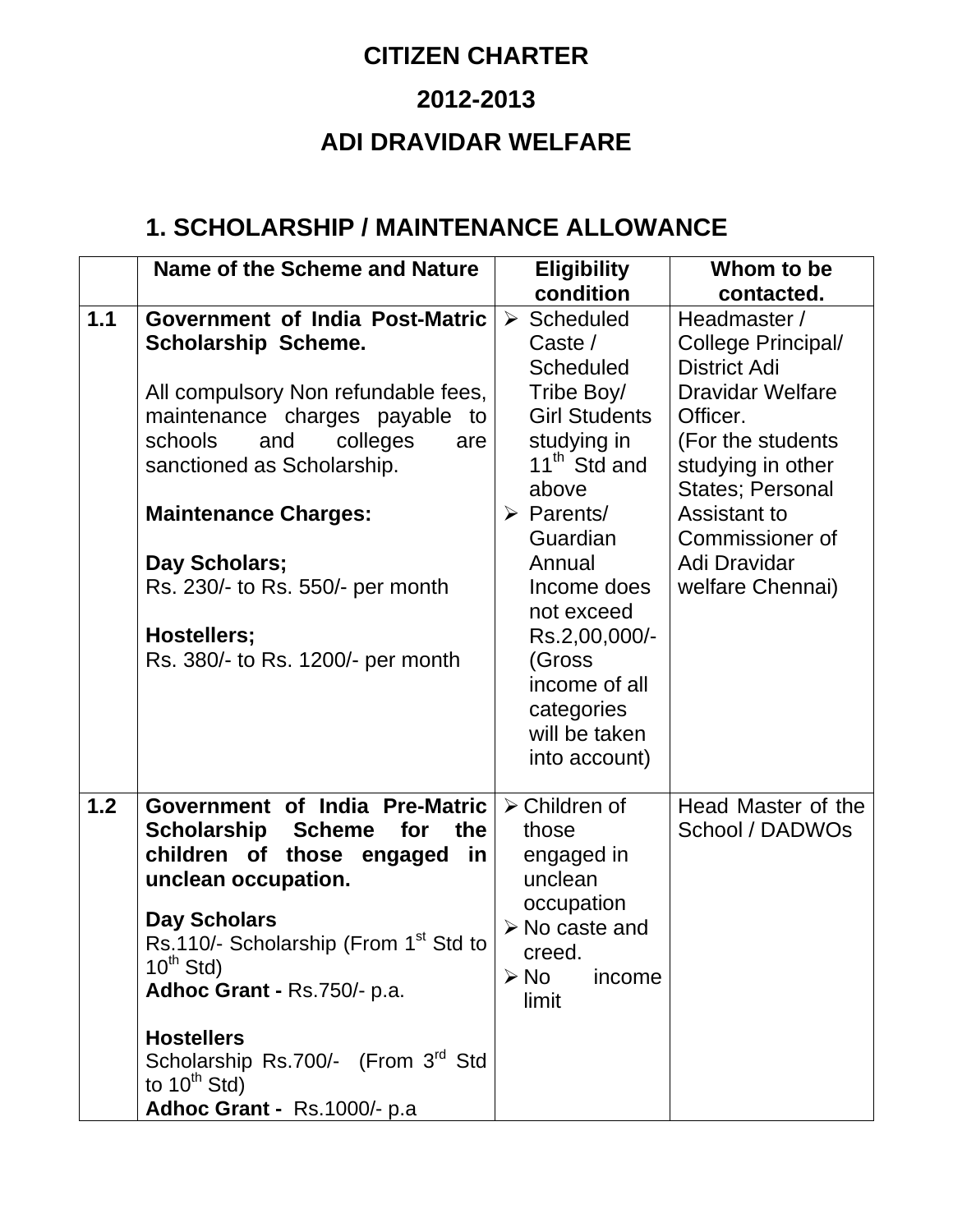| SI.No | Name of the Scheme and Nature                                                                                                                                                                                                                                                     | <b>Eligibility condition</b>                                                                                                                                                                                                                                                                                                                 | Whom to be contacted.                                                                      |
|-------|-----------------------------------------------------------------------------------------------------------------------------------------------------------------------------------------------------------------------------------------------------------------------------------|----------------------------------------------------------------------------------------------------------------------------------------------------------------------------------------------------------------------------------------------------------------------------------------------------------------------------------------------|--------------------------------------------------------------------------------------------|
| 1.3   | <b>Higher</b><br><b>Special</b><br><b>Education</b><br><b>Scholarship</b><br>For degree courses Rs. 7500 p.a.<br>and for post graduate / professional<br>courses Rs. 8000 p.a.                                                                                                    | $\triangleright$ Scheduled<br>Castes/<br><b>Scheduled</b><br><b>Tribes</b><br>/Scheduled<br>Caste<br>Converted<br>Students.<br>$\triangleright$ Parents/<br>Guardian<br>Annual<br>Income does<br>not<br>exceed<br>Rs.1,00,000/-<br>$\triangleright$ The students<br>who<br>study<br>degree<br>course<br>through<br>Institutional<br>Hostels. | <b>Principal/District</b><br><b>Dravidar</b><br>Adi<br>&<br>Welfare<br>Tribal<br>Officers. |
| 1.4   | <b>Overseas Scholarship</b><br>The students who aspire to take up<br>research studies abroad in the field<br>of<br>Engineering,<br>Technology<br>and<br>other Science disciplines which are<br>available<br>in<br>India<br>not<br>are<br>encouraged to go abroad to study<br>Ph.D | $\triangleright$ The Parent's /<br>Guardian's<br>income does<br>not<br>exceed<br>Rs.3<br>lakhs<br>per annum.<br>$\triangleright$ Scheduled<br>Castes/<br><b>Scheduled</b><br><b>Tribes</b><br>/Scheduled<br>Caste<br>Converted<br><b>Students</b>                                                                                            | Commissioner<br>Οf<br><b>Dravidar</b><br>Adi<br>Welfare,<br>Chennai-<br>5.                 |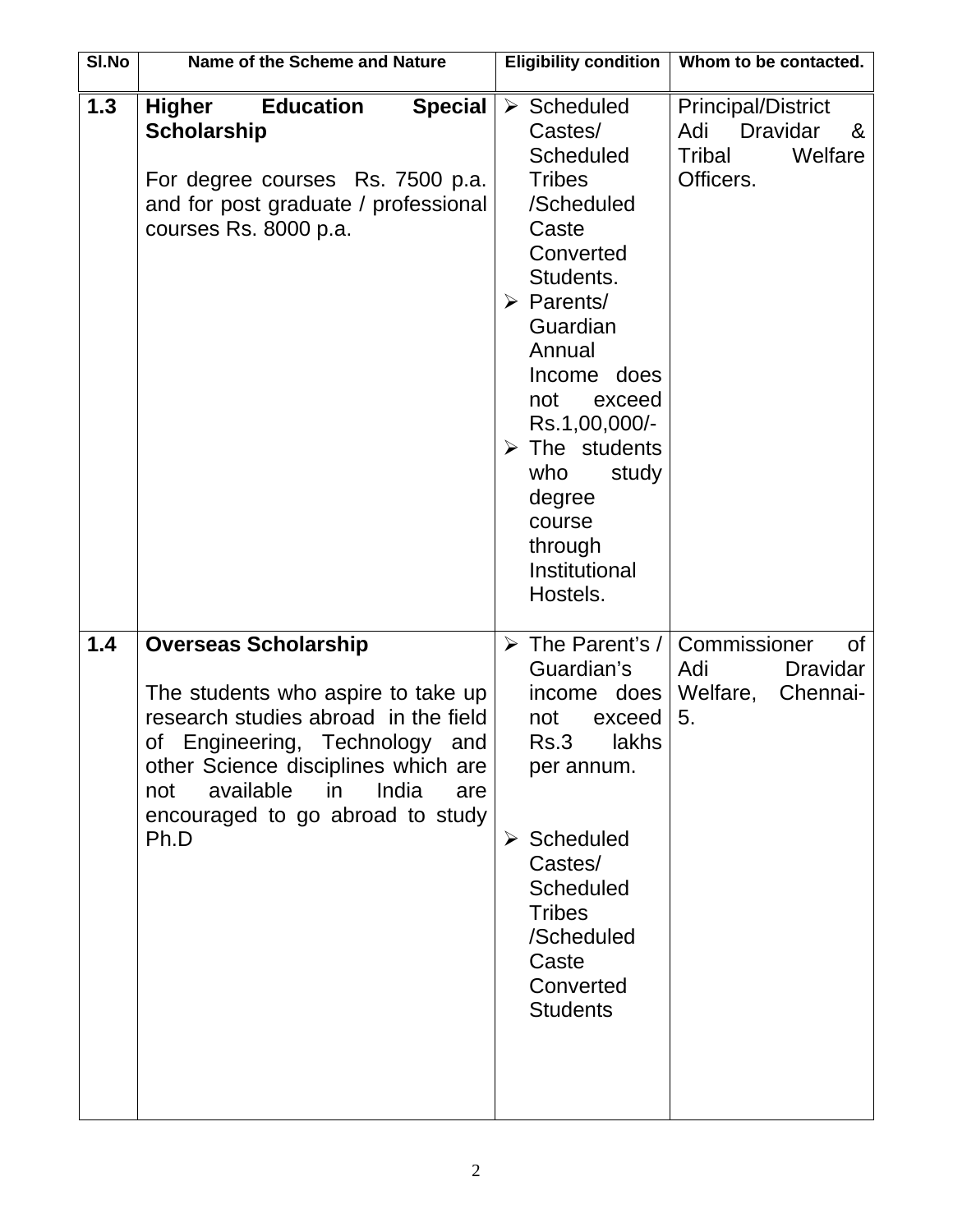| SI.No | Name of the Scheme and Nature                                                                                                                                                                                                                                                                            | <b>Eligibility condition</b>                                                                                                                                                                                                          | Whom to be contacted.                                                         |
|-------|----------------------------------------------------------------------------------------------------------------------------------------------------------------------------------------------------------------------------------------------------------------------------------------------------------|---------------------------------------------------------------------------------------------------------------------------------------------------------------------------------------------------------------------------------------|-------------------------------------------------------------------------------|
| 1.5   | Government's<br><b>Special</b><br><b>State</b><br>Post-Matric Scholarship (beyond<br>X Std.)<br><b>Maintenance Charges:</b><br>Day Scholars;<br>Rs. 100/- to Rs. 175/- per month<br>Hostellers;<br>Rs. 175/- to Rs. 350/- per month                                                                      | $\triangleright$ Scheduled<br>Castes/<br><b>Scheduled</b><br><b>Tribes</b><br>/Scheduled<br>Caste<br>Converted<br><b>Students</b><br>$\triangleright$ Parents/Guar<br>Annual<br>dian<br>Income does<br>exceed<br>not<br>Rs.1,00,000/- | Headmasters of the<br>School / College<br>Principal /<br>DAD&TWO <sub>s</sub> |
|       | <b>2. FEE CONCESSIONS</b>                                                                                                                                                                                                                                                                                |                                                                                                                                                                                                                                       |                                                                               |
| 2.1   | <b>Exemption of Tuition Fees</b><br>All the Adi Dravidars / Tribes / Adi<br>Dravidars converted to Christianity<br>studying in Government/<br>aided<br>institutions<br>exempted<br>from<br>are<br>payment of Tuition fees.                                                                               | $\triangleright$ No<br>income<br>limit                                                                                                                                                                                                | Headmasters of the<br>School / College<br>Principal /<br>DAD&TWOs             |
| 2.2   | <b>Exemption of Special Fees and</b><br><b>Examination Fees to the Under</b><br><b>Graduate students</b><br>Parental / guardian income even if it<br>exceeds the income limit prescribed<br>by the Government of India are also<br>exempted from payment of Special<br><b>Fees and Examination Fees.</b> | $\triangleright$ Scheduled<br>Castes/<br><b>Scheduled</b><br><b>Tribes</b><br>/Scheduled<br>Caste<br>Converted<br><b>Students</b>                                                                                                     | <b>College Principal</b>                                                      |
| 2.3   | Exemption of Special fees and<br><b>Examination Fees to the Post</b><br><b>Graduate Girl students.</b><br>The girl students who study Post-<br>Graduate courses are exempted<br>from payment of Special Fees and<br><b>Examination fees.</b>                                                             | $\triangleright$ Scheduled<br>Castes/<br><b>Scheduled</b><br><b>Tribes</b><br>/Scheduled<br>Caste<br>Converted<br>Girls only.<br>$\triangleright$ No<br>income<br>limit                                                               | <b>College Principal</b>                                                      |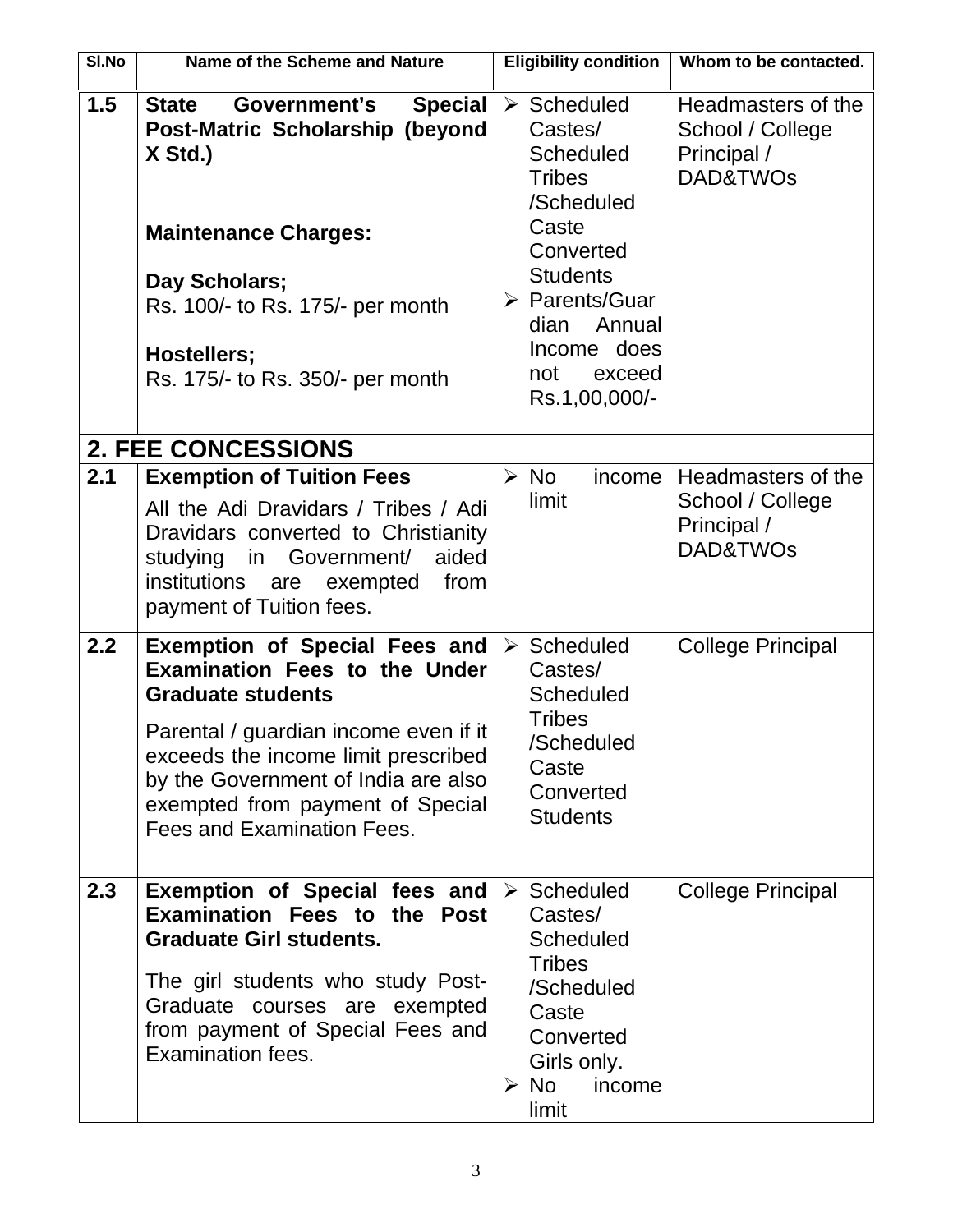| SI.No | Name of the Scheme and Nature                                                                                                                                                                                                                                                                                                                                                                                                                                              | Eligibility condition                                                                                                                                                        | Whom to be contacted.                                                         |
|-------|----------------------------------------------------------------------------------------------------------------------------------------------------------------------------------------------------------------------------------------------------------------------------------------------------------------------------------------------------------------------------------------------------------------------------------------------------------------------------|------------------------------------------------------------------------------------------------------------------------------------------------------------------------------|-------------------------------------------------------------------------------|
| 2.4   | <b>Special Fee concession</b><br>Education Department reimburses<br>the special fees to those studying in<br>General Schools and the Department<br>of Adi Dravidar and Tribal Welfare to<br>students studying<br>their<br>the<br>in<br>schools.                                                                                                                                                                                                                            | $\triangleright$ No<br>income<br>limit.<br>$\triangleright$ Scheduled<br>Castes/<br><b>Scheduled</b><br><b>Tribes</b><br>/Scheduled<br>Caste<br>Converted<br><b>Students</b> | Commissioner<br><b>of</b><br><b>Dravidar</b><br>Adi<br>Welfare,<br>Chennai-5. |
| 2.5   | <b>Exemption of Examination Fees /</b><br><b>Application</b><br>Fees / Registration<br><b>Fees</b><br>All the Adi Dravidars / Tribes / Adi<br>Dravidars converted to Christianity<br>studying in Standards X and XII are<br>exempted from payment of public<br>examination fees.<br>Graduate and<br>Post Graduate students studying in<br>Government /<br>Government<br>aided<br>Colleges are exempted<br>from<br>payment of Application Fees<br><b>Registration Fees.</b> | <b>Scheduled</b><br>Castes/<br><b>Scheduled</b><br><b>Tribes</b><br>/Scheduled<br><b>Caste Converted</b><br><b>Students</b>                                                  | Commissioner<br>0f<br><b>Dravidar</b><br>Adi<br>Welfare,<br>Chennai-5.        |
| 3.    | <b>FREE SCHEMES TO ADI DRAVIDAR &amp; TRIBAL WELFARE SCHOOL</b><br><b>STUDENTS.</b>                                                                                                                                                                                                                                                                                                                                                                                        |                                                                                                                                                                              |                                                                               |
| 3.1   | <b>Text Books</b><br>All students studying in standards 1<br>to 12 <sup>th</sup> in Adi Dravidar Welfare<br>Schools and Government Tribal<br><b>Residential Schools.</b>                                                                                                                                                                                                                                                                                                   | Scheduled<br>Castes/<br><b>Scheduled</b><br>Tribes/<br><b>Scheduled Caste</b><br>Converted<br><b>Students</b>                                                                | Headmaster of the<br>School.                                                  |
| 3.2   | <b>Note Books</b><br>(i) All students studying in Standard<br>3 <sup>rd</sup> to 10 <sup>th</sup> in Adi Dravidar Welfare<br>Tribal<br><b>Residential</b><br><b>Schools</b><br>and<br>Schools.<br>(ii) Students of Adi Dravidar /Tribal<br>/Adi<br><b>Dravidar</b><br>converted<br>to<br>Christianity students studying in 4 <sup>th</sup> to<br>10 <sup>th</sup> Standards in General Schools.                                                                            | <b>Scheduled</b><br>Castes/<br><b>Scheduled</b><br>Tribes/<br><b>Scheduled Caste</b><br>Converted<br><b>Students</b>                                                         | Headmaster of the<br>School                                                   |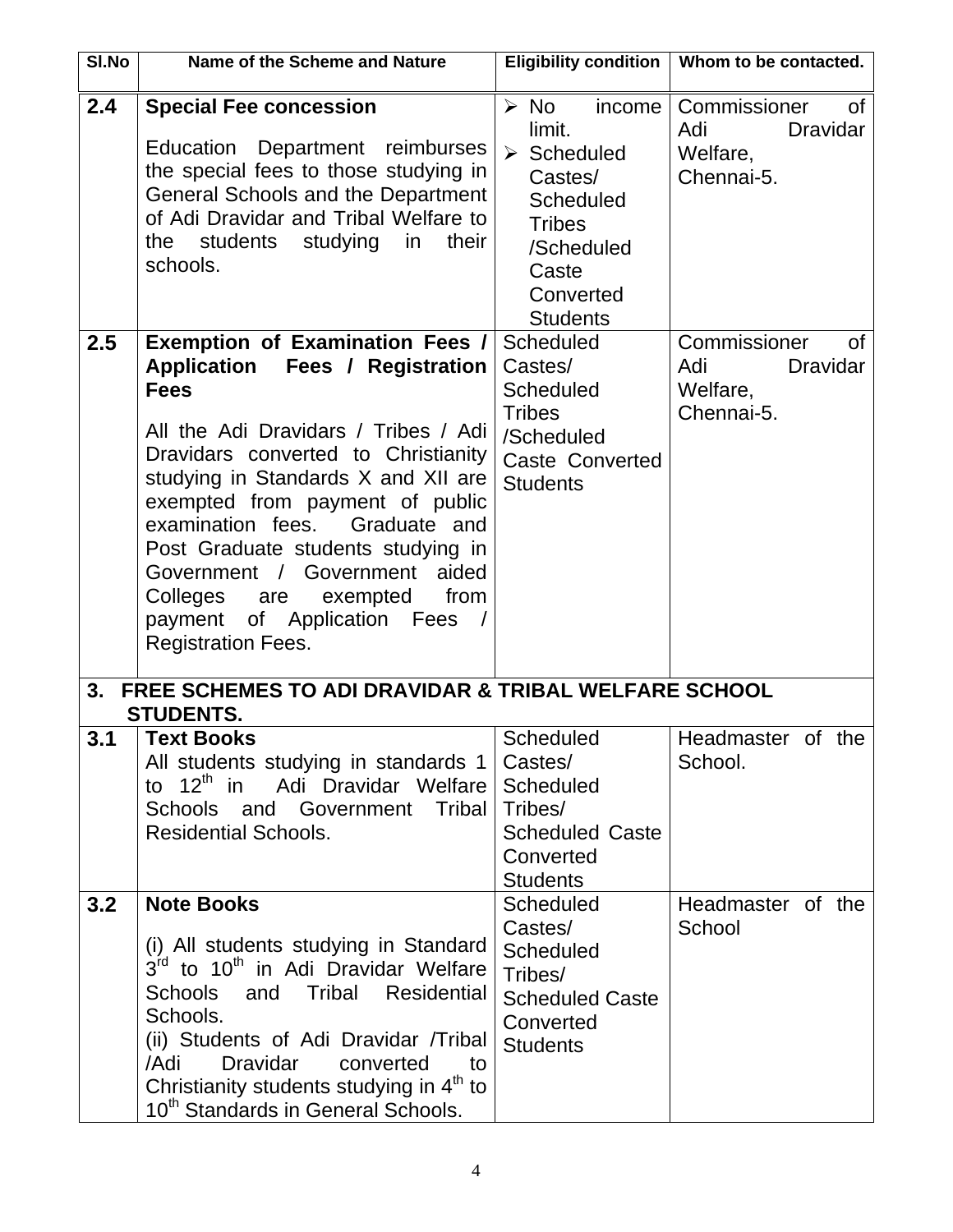| SI.No | Name of the Scheme and Nature                                                                                                                                                                                                                                                                                                                                                                                                                                                         | <b>Eligibility condition</b>                                                                                                                                                                | Whom to be contacted.                                      |
|-------|---------------------------------------------------------------------------------------------------------------------------------------------------------------------------------------------------------------------------------------------------------------------------------------------------------------------------------------------------------------------------------------------------------------------------------------------------------------------------------------|---------------------------------------------------------------------------------------------------------------------------------------------------------------------------------------------|------------------------------------------------------------|
| 3.3   | <b>Uniforms</b><br>All students studying from I to XII                                                                                                                                                                                                                                                                                                                                                                                                                                | <b>Scheduled</b><br>Castes/<br><b>Scheduled</b>                                                                                                                                             | Headmaster of the<br><b>Schools</b><br>Warden/Matron<br>0f |
|       | Standards in Adi Dravidar and<br>Tribal Welfare Schools<br>will<br>be<br>supplied with 4 sets of uniforms free<br>of cost (Including the students<br>studying at AD & TW hostels)                                                                                                                                                                                                                                                                                                     | Tribes/<br><b>Scheduled</b><br>Caste<br>Converted<br><b>Students</b>                                                                                                                        | the Hostel                                                 |
| 3.4   | <b>Bicycles</b><br>Bicycles are supplied free of cost to<br>Adi Dravidar /Tribal / Adi Dravidar<br>converted to Christianity<br>Girls $\&$<br>Boys studying in Std $XI^{th}$ & XIIth in<br>Government / Government Aided<br>Schools and partly Government<br>aided schools, where $+1$ & $+2$ are<br>conducted under self finance basis                                                                                                                                               | <b>Scheduled</b><br>Castes/<br><b>Scheduled</b><br><b>Tribes</b><br>/Scheduled<br>Caste converted<br><b>Students</b>                                                                        | Headmaster of the<br><b>Schools</b>                        |
| 3.5   | <b>Admission of</b><br>Adi<br><b>Dravidar</b><br>Tribal students in +1 at reputed<br>schools.<br>With<br>view<br>give<br>quality<br>to<br>a<br>education, 10 outstanding students<br>from each District covering totally<br>320 Adi Dravidar/Tribal students<br>who secure highest marks in X<br>standard<br>in the set<br>Government<br>Corporation / Municipal / Adi<br>Dravidar and Tribal Welfare schools<br>are selected and admitted in $+1$ in<br>the reputed private schools. | $\triangleright$ Parent/<br>Guardian<br>income does<br>not<br>exceed<br>Rs.1,00,000/-<br>p.a<br><b>Eligibility fees</b><br>Rs.28,000/-<br>(including<br>boarding<br>charges)<br>per<br>year | <b>District Collectors</b>                                 |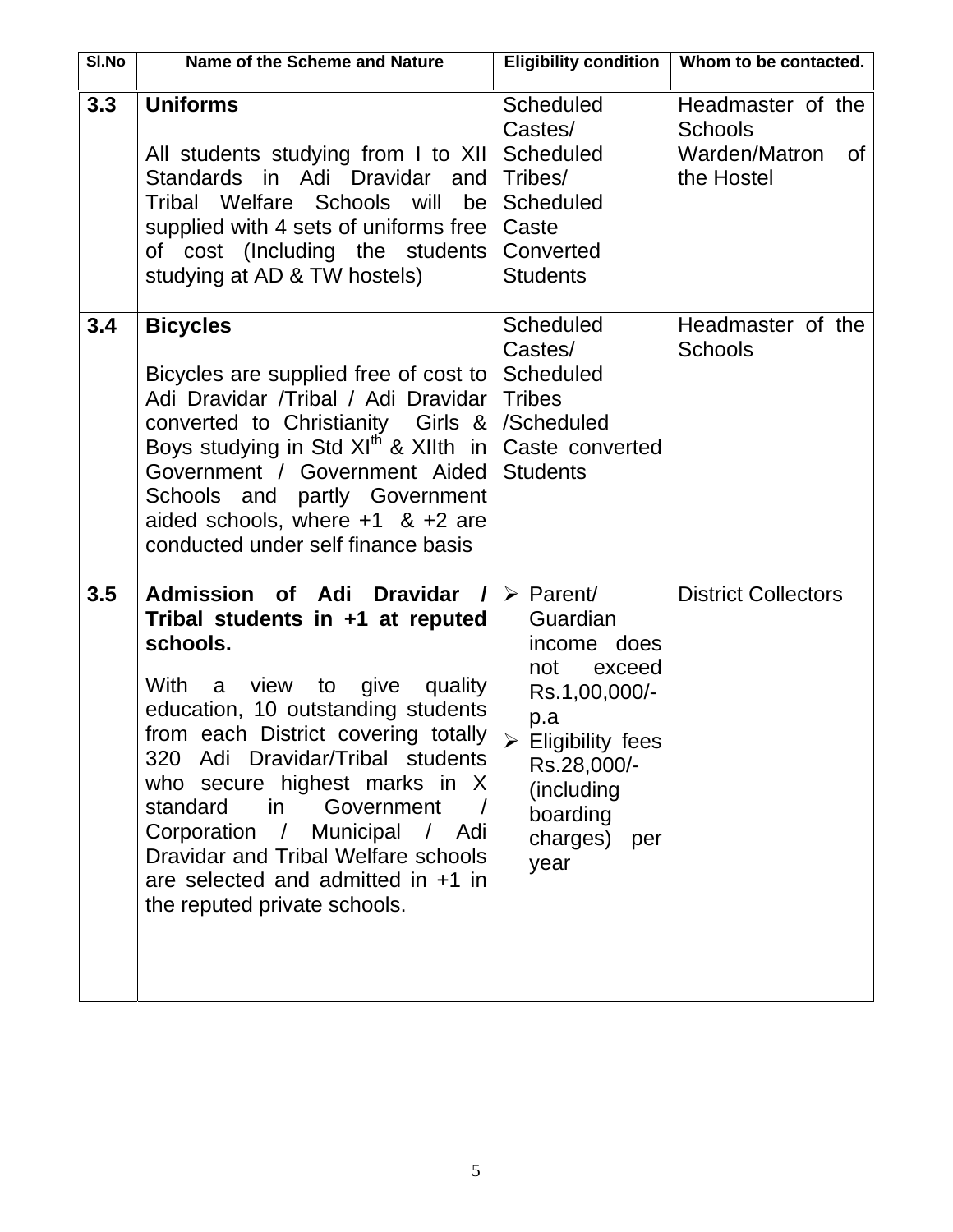| SI.No | Name of the Scheme and Nature                                                                                                                                                                                                                                                                                                                                                                                                                                                                                                                                                                                                                  | <b>Eligibility condition</b>                                                                                                                                                                              | Whom to be contacted.                                                                                       |
|-------|------------------------------------------------------------------------------------------------------------------------------------------------------------------------------------------------------------------------------------------------------------------------------------------------------------------------------------------------------------------------------------------------------------------------------------------------------------------------------------------------------------------------------------------------------------------------------------------------------------------------------------------------|-----------------------------------------------------------------------------------------------------------------------------------------------------------------------------------------------------------|-------------------------------------------------------------------------------------------------------------|
| 3.6   | Admission of Adi Dravidar /Tribal<br>/Adi<br><b>Dravidar</b><br>converted<br>to<br>Christianity students in reputed<br><b>Residential School in VI Std.,</b><br>Bright students from Adi Dravidar,<br>Tribal and Adi Dravidar Converted to<br>Christianity communities, after<br>Standard are admitted in the reputed<br>residential schools in 6 <sup>th</sup> Std., and<br>permitted to continue their studies upto<br>$12^{th}$ Std.,<br>One Boy / Girl student are selected<br>based on the special examination<br>conducted in each block will<br>be<br>admitted in the<br>reputed schools.<br>385 students are benefitted every<br>year. | <b>Scheduled</b><br>Castes/<br><b>Scheduled Tribes</b><br>/Scheduled Caste<br>Converted<br>Students.                                                                                                      | District Adi Dravidar<br>and Tribal<br>Welfare<br>Officer.                                                  |
| 3.7   | <b>Special Guides and Question Bank</b>                                                                                                                                                                                                                                                                                                                                                                                                                                                                                                                                                                                                        | All<br>studying<br>$10^{\text{th}}$<br>Adi Dravidar and<br>Tribal<br>Welfare<br>Schools<br>(including<br>the<br>students<br>staying<br>at Adi<br><b>Dravidar</b><br>Welfare & Tribal<br>Welfare hostels.) | Students   Headmaster of the<br>in Std   Schools<br>and $12^{th}$ in Warden/ Matron of<br>the Hostel        |
|       | <b>4. SPECIAL INCENTIVE SCHEME FOR ENCOURAGING GIRL'S</b><br><b>EDUCATION.</b>                                                                                                                                                                                                                                                                                                                                                                                                                                                                                                                                                                 |                                                                                                                                                                                                           |                                                                                                             |
| 4.1   | Special incentives to girl students.<br>$\triangleright$ Applicable to all girl students<br>studying in Government and aided<br>schools.<br>From 3 <sup>rd</sup> std to 5 <sup>th</sup> std – Rs.500 per<br>annum and for $6^{th}$ std. - Rs.1000<br>per annum<br>$\triangleright$ The money is deposited in their<br>respective Post<br>office<br>savings<br>account.                                                                                                                                                                                                                                                                         | $\triangleright$ No<br>income<br>limit<br>Adi<br>$\blacktriangleright$<br>Dravidar  <br>/Tribal<br>Girls<br>only.                                                                                         | District Adi Dravidar<br>and Tribal<br>Welfare<br>Officer<br>through<br>Headmasters of the<br>Institutions. |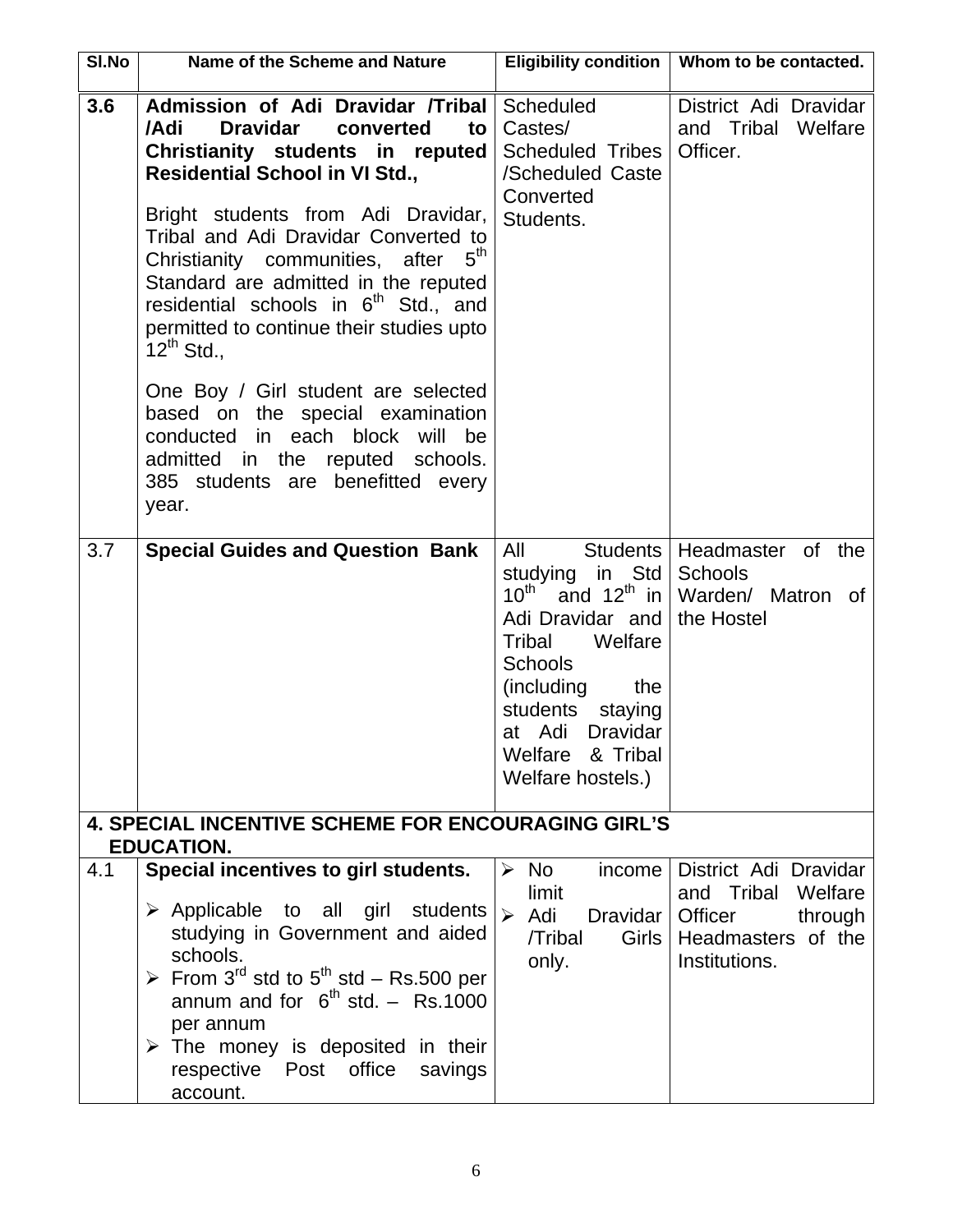| SI.No | Name of the Scheme and Nature                                                                                                                                                                                                                                                                                                        | <b>Eligibility condition</b>                                                                                                                                                                                                                                        | Whom to be contacted.                                                                                    |
|-------|--------------------------------------------------------------------------------------------------------------------------------------------------------------------------------------------------------------------------------------------------------------------------------------------------------------------------------------|---------------------------------------------------------------------------------------------------------------------------------------------------------------------------------------------------------------------------------------------------------------------|----------------------------------------------------------------------------------------------------------|
|       | <b>5. AWARDS SCHEME</b>                                                                                                                                                                                                                                                                                                              |                                                                                                                                                                                                                                                                     |                                                                                                          |
| 5.1   | <b>Chief Minister Merit Award</b><br>1000 boys and 1000 girls belonging<br>to Adi Dravidar, Tribal and Adi<br>Dravidar converted to Christianity<br>communities in the order of their<br>marks in +2 Public examination are<br>given an award of Rs.3,000/- each<br>per annum for a period of 5 years, if<br>they continue education | $\triangleright$ No<br>income<br>limit                                                                                                                                                                                                                              | <b>DADWO</b><br>through<br>Educational<br>the<br>Institutions.                                           |
| 5.2   | <b>Annal Gandhi Memorial Award</b><br>One boy and one girl belonging to<br>Hindu Adi Dravidar community who<br>secure first rank in each district in<br>+2 Public Examinations.<br>An award of Rs.2,000/- is given in<br>the first year and $@$ Rs.1,500/- per<br>annum for the succeeding<br>five<br>years.                         | <b>Dravidar</b><br>$\triangleright$ Adi<br>Students only<br>$\triangleright$ First mark in<br>$+2$ and<br>continue<br>education                                                                                                                                     | <b>CADW</b><br>through<br>educational<br>institutions.                                                   |
| 5.3   | <b>Special Prize Money scheme</b><br>Special prize is awarded to 550<br>students who secure 60% marks<br>and above in degree, post-graduate<br>professional<br>and<br>course<br>examinations.<br>Graduate<br>- Rs.2000 per head<br>- Rs.4000 per head<br>P.G.courses<br>- Rs.5000 per head<br>Professional<br>Courses                | $\triangleright$ Scheduled<br>Castes/<br><b>Scheduled</b><br><b>Tribes</b><br>/Scheduled<br>Caste<br>converted<br>to<br>Christianity<br>students<br>$\geq 60\%$<br>marks<br>and above in<br>degree, post-<br>graduate and<br>professional<br>course<br>examinations | Commissioner<br><b>of</b><br>Adi<br><b>Dravidar</b><br>welfare<br>through<br>educational<br>institutions |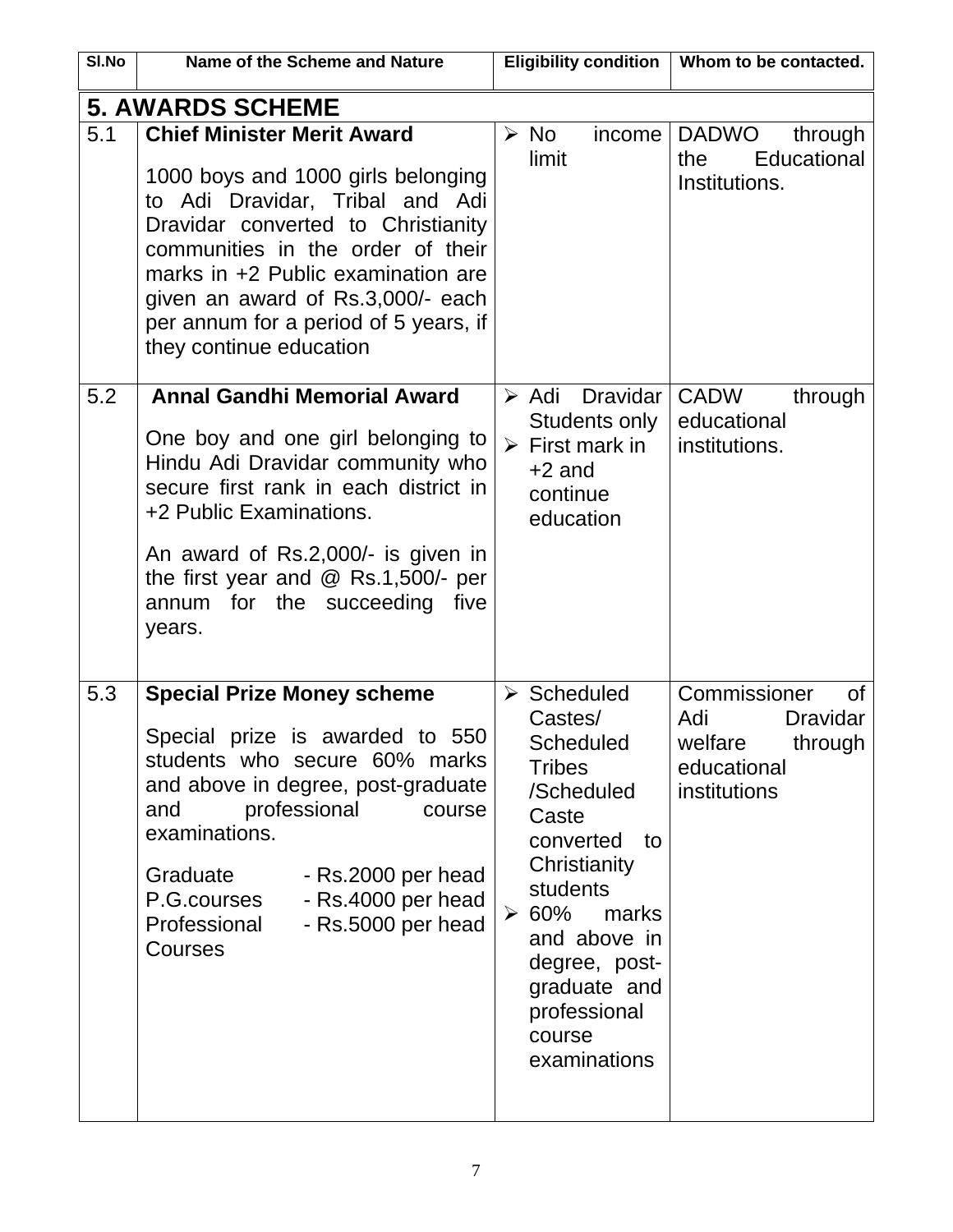| SI.No | Name of the Scheme and Nature                                                                                                                                                                                                                                                                                                                                                                                             |                                                                                                                                                              | Eligibility condition   Whom to be contacted.                                                                                                                                                                                                                                           |
|-------|---------------------------------------------------------------------------------------------------------------------------------------------------------------------------------------------------------------------------------------------------------------------------------------------------------------------------------------------------------------------------------------------------------------------------|--------------------------------------------------------------------------------------------------------------------------------------------------------------|-----------------------------------------------------------------------------------------------------------------------------------------------------------------------------------------------------------------------------------------------------------------------------------------|
| 5.4   | <b>Merit-cum-Means Award</b><br>One boy and one girl student<br>belonging to the Scheduled Tribes<br>and the Adi Dravidar converted to<br>Christianity in each district who<br>secure first rank in +2 Public<br>examinations.<br>An award $\textcircled{R}$ Rs.2,000/- in the first<br>year and $@$ Rs.1,500/- in the<br>succeeding five years is given as<br>prize money.                                               | <b>Scheduled</b><br>Tribes/<br><b>Scheduled</b><br>Caste<br>Converted<br>Students.                                                                           | CADW<br>through<br>educational<br>institutions                                                                                                                                                                                                                                          |
| 5.5   | <b>Awards to Bright Students</b><br>Two Boys and two Girls from each<br>category among Adi Dravidars /<br>Tribes / Adi Dravidars converted to<br>Christianity who secure the highest<br>marks in X Standard examination in<br>each District are awarded.<br>A sum of Rs.800/- each in the first<br>year and Rs.960/- per annum<br>subsequently for five years provided<br>they continue their higher studies.             | $\triangleright$ No<br>income<br>limit<br>$\blacktriangleright$                                                                                              | Commissioner<br>0f<br>Adi<br><b>Dravidar</b><br>welfare<br>through<br>educational<br>institutions                                                                                                                                                                                       |
| 5.6   | <b>National</b><br>Dr.Ambedkar<br>merit<br><b>Scholarship</b><br>First 3 students securing highest<br>mark at State Level in 10 <sup>th</sup> std.<br>$1st$ Mark - Rs.60,000<br>$2^{nd}$ Mark - Rs.50,000<br>$3^{rd}$ Mark - Rs.40,000<br>First 3 students at State level in 12 <sup>th</sup><br>Standard<br>Science, Arts and Commerce.<br>$1st$ Mark - Rs.60,000<br>$2^{nd}$ Mark - Rs.50,000<br>$3rd$ Mark - Rs.40,000 | SC or ST Family   Director<br>income limit less   Dr. Ambedkar<br>lakh.<br><b>SC</b><br>Family  <br>income<br>should<br>not<br>than<br>more<br>Rs.1.00 lakh. | of<br>than $\text{Rs.1.00}$ Foundation, New<br>Delhi through Tamil<br>Nadu Board<br>0f<br>Secondary<br>Education.<br><b>Director</b><br>0f<br>Dr.Ambedkar<br>Foundation,<br><b>New</b><br>limit   Delhi<br>through<br>be   TamilNadu<br><b>Board</b><br>Hr.<br>Sec.<br>0f<br>Education. |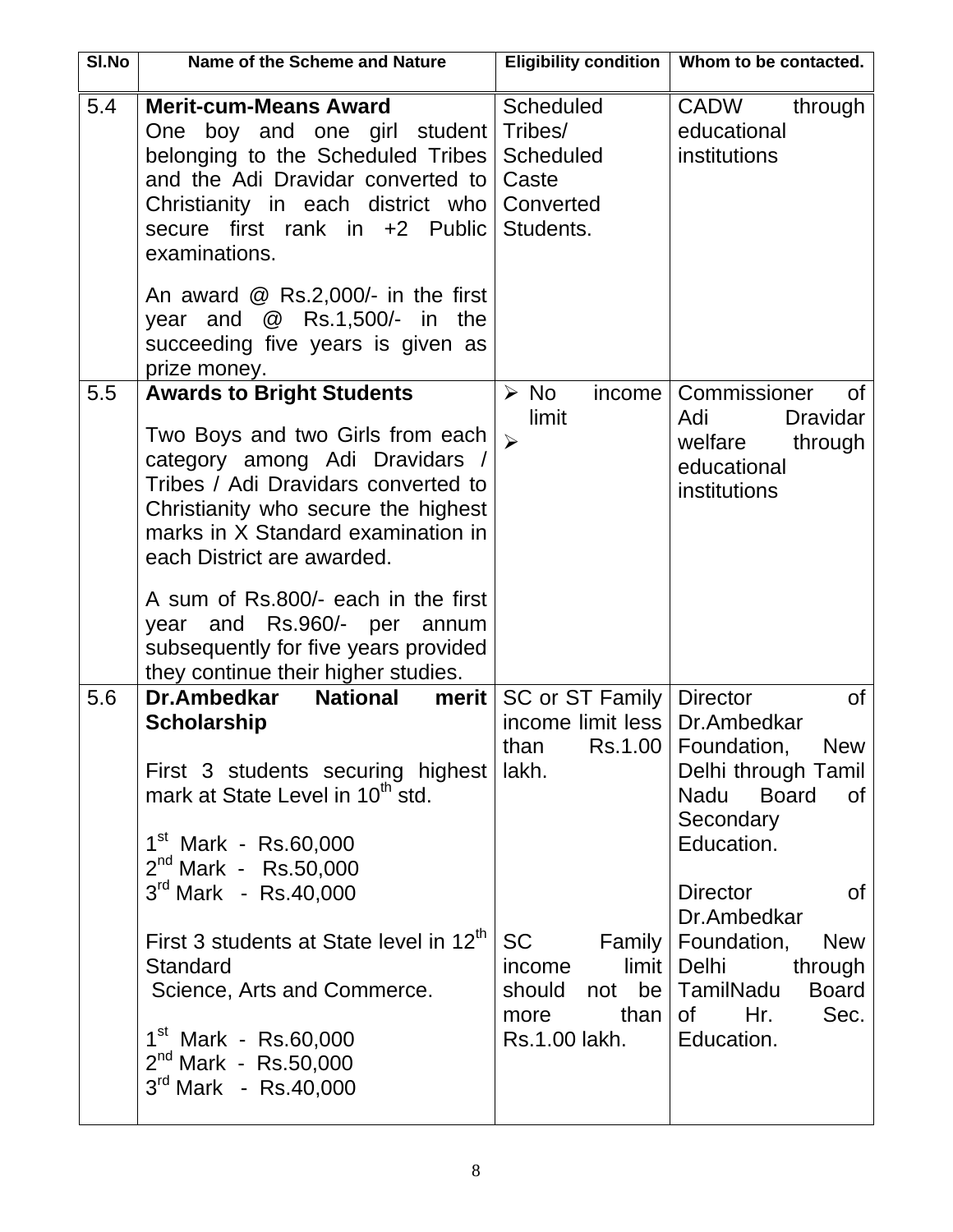| SI.No | Name of the Scheme and Nature                                                                                                                                                                                                                                    |                                                                                                             | Eligibility condition   Whom to be contacted.                                                                                        |
|-------|------------------------------------------------------------------------------------------------------------------------------------------------------------------------------------------------------------------------------------------------------------------|-------------------------------------------------------------------------------------------------------------|--------------------------------------------------------------------------------------------------------------------------------------|
|       | <b>6. STATE LEVEL TOPPERS AWARD FOR XII STANDARD</b>                                                                                                                                                                                                             |                                                                                                             |                                                                                                                                      |
| 6.1   | <b>State level Toppers Award</b><br>One Boy and one Girl from each<br>category among Adi Dravidar /<br>Tribal / Adi Dravidar converted to<br><b>Christianity students</b><br>$1st$ Mark – Rs.50000/-<br>$2^{nd}$ Mark – Rs.30000/-<br>$3^{rd}$ Mark – Rs.20000/- | $\triangleright$ 1 <sup>st</sup> , 2 <sup>nd</sup><br>and<br>$3^{\text{rd}}$ mark in +2  <br>at State level | Commissioner<br><b>of</b><br>Adi<br><b>Dravidar</b><br>welfare through the<br><b>District</b><br>Adi<br>Dravidar Welfare<br>Officer. |
| 6.2   | Subject toppers award<br>(25 Subjects)<br>One Boy or one Girl from each<br>category among Adi Dravidar /<br>Tribal / Adi Dravidar converted to<br><b>Christianity Students who secure</b><br>subject 1 <sup>st</sup> , are awarded Rs.2000<br>per student        | $\overline{\triangleright}$ Subject 1 <sup>st</sup> in Commissioner<br>at<br><b>State</b><br>$+2$<br>level  | 0f<br>Adi<br><b>Dravidar</b><br>welfare through the<br><b>District</b><br>Adi<br>Dravidar Welfare<br>Officer.                        |
|       | 7. STATE LEVEL TOPPERS AWARD FOR X STANDARD                                                                                                                                                                                                                      |                                                                                                             |                                                                                                                                      |
| 7.1   | <b>State level Toppers award</b><br>One Boy and One Girl from each<br>category among Adi Dravidar<br>Tribal / Adi Dravidar converted to<br><b>Christianity students</b><br>$1st$ Mark – Rs.25000/-<br>$2^{nd}$ Mark – Rs.20000/-<br>$3^{rd}$ Mark – Rs.15000/-   | $1st$ , $2nd$ and $3rd$<br>mark in $X$ Std at $ $ Adi<br>State level                                        | Commissioner<br><b>of</b><br><b>Dravidar</b><br>welfare through the<br><b>District</b><br>Adi<br>Dravidar Welfare<br>Officer.        |
| 7.2   | Subject toppers award<br>(5 Subjects)<br>One Boy or One Girl from each<br>category among Adi Dravidar /<br>Tribal / Adi Dravidar converted to<br>Christianity students, who secure<br>subject first, are awarded Rs.1000/-<br>per student.                       | Subject $1st$ in X   Commissioner<br>Std<br>at<br>state<br>level.                                           | Οf<br>Adi<br><b>Dravidar</b><br>welfare through the<br><b>District</b><br>Adi<br>Dravidar<br>Welfare<br>Officer.                     |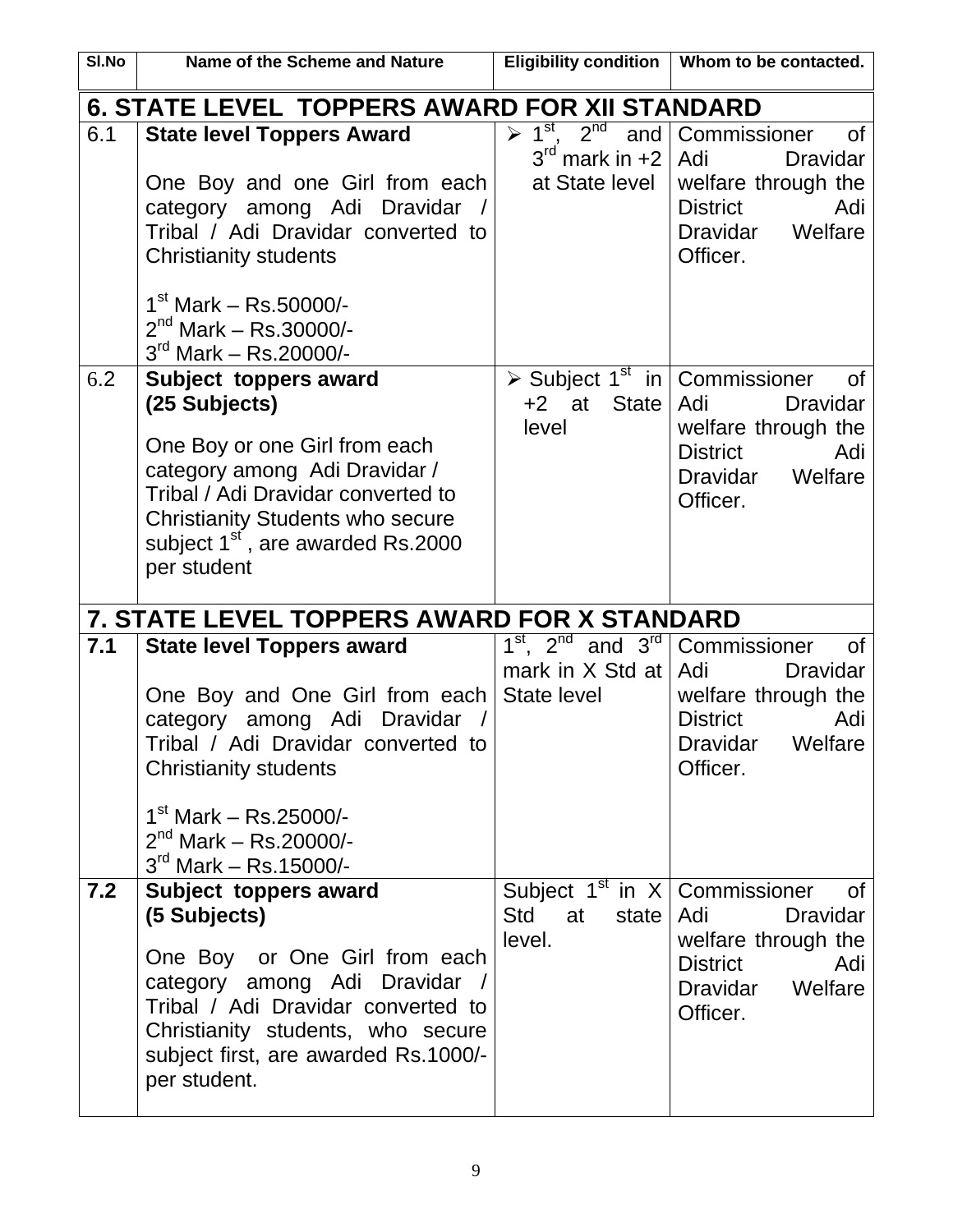| SI.No | Name of the Scheme and Nature                                                                                                                                                                                                                                                                                                                                                                                                                         | <b>Eligibility condition</b>                                                                                                                                                                                                                                                                                                              | Whom to be contacted.                                                                                                     |
|-------|-------------------------------------------------------------------------------------------------------------------------------------------------------------------------------------------------------------------------------------------------------------------------------------------------------------------------------------------------------------------------------------------------------------------------------------------------------|-------------------------------------------------------------------------------------------------------------------------------------------------------------------------------------------------------------------------------------------------------------------------------------------------------------------------------------------|---------------------------------------------------------------------------------------------------------------------------|
|       | 8. DISTRICT TOPPERS AWARD FOR XII & X STD.                                                                                                                                                                                                                                                                                                                                                                                                            |                                                                                                                                                                                                                                                                                                                                           |                                                                                                                           |
| 8.1   | <b>District Level award for XII std</b><br>One boy and one girl among Adi<br>Dravidar / Tribal / Adi Dravidar<br>converted to Christianity students,<br>who secure 1 <sup>st</sup> mark in each district,<br>are awarded Rs.6000/- per student                                                                                                                                                                                                        | $1st$ mark in +2 at Commissioner<br>district level                                                                                                                                                                                                                                                                                        | Οf<br><b>Dravidar</b><br>Adi<br>welfare through the<br><b>District</b><br>Adi<br>Dravidar Welfare<br>Officer.             |
|       | <b>For X Standard (Three Prizes)</b>                                                                                                                                                                                                                                                                                                                                                                                                                  |                                                                                                                                                                                                                                                                                                                                           |                                                                                                                           |
|       | <b>District Level award for X std</b><br>One boy and one girl among Adi<br>Dravidar / Tribal / Adi Dravidar<br>converted to Christianity Students,<br>who secure first three marks at<br>district level<br>$1st$ mark – Rs.2000/-<br>$2^{nd}$ mark – Rs.1000/-<br>$3^{rd}$ mark – Rs.500/-                                                                                                                                                            | <b>Students</b><br>highest   Adi<br>secure<br>in<br>marks<br>position in X Std<br>at district level                                                                                                                                                                                                                                       | who   Commissioner<br>0f<br><b>Dravidar</b><br>$3$ welfare through the<br>District<br>Adi<br>Dravidar Welfare<br>Officer. |
|       | 9. Job oriented training/assistances                                                                                                                                                                                                                                                                                                                                                                                                                  |                                                                                                                                                                                                                                                                                                                                           |                                                                                                                           |
| 9.1   | All India Service Examinations<br>like I.A.S., I.P.S., I.R.S., etc.<br>Pre Examination training centre for<br>All India Service Examinations like<br>I.A.S., I.P.S., I.R.S., etc. boarding,<br>lodging, coaching etc. are provided<br>free of cost.<br>Parental<br>should<br>below<br>income<br>Rs.1.00 lakh per annum.<br>Mess Charges Rs.1200 per month<br>should be paid by the students<br>whose parental income is above<br>Rs.1 lakh per annum. | $\triangleright$ Graduation<br>candidates will<br>selected<br>be<br>through<br>Entrance Test<br>for pre-exam<br>Training.<br>$\triangleright$ Selected<br>candidates will<br>be entitled for<br>accommo-<br>dation<br>in<br>Chennai<br>during training<br>period.<br>$\triangleright$ Free boarding<br>facilities<br>are<br>also provided | Director,<br>Anna<br>Institute<br>Οf<br>Management,<br>Chennai-28.                                                        |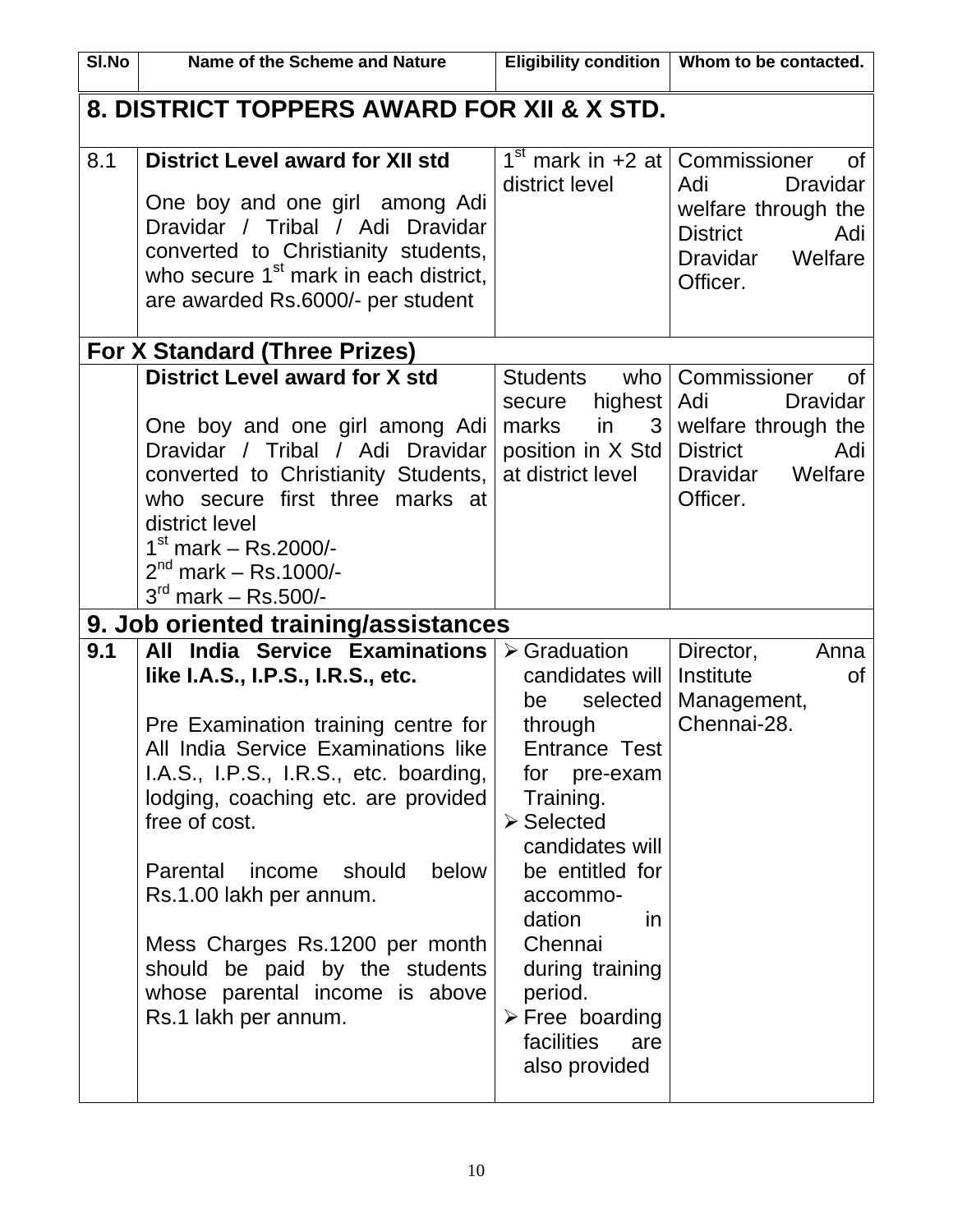| SI.No | Name of the Scheme and Nature                                                                                                                                                                                                                                                                                                                                                                                                                                                                                                                | <b>Eligibility condition</b>                                                                                                                                                                                       | Whom to be contacted.                                                          |
|-------|----------------------------------------------------------------------------------------------------------------------------------------------------------------------------------------------------------------------------------------------------------------------------------------------------------------------------------------------------------------------------------------------------------------------------------------------------------------------------------------------------------------------------------------------|--------------------------------------------------------------------------------------------------------------------------------------------------------------------------------------------------------------------|--------------------------------------------------------------------------------|
| 9.2   | <b>Typewriting and Shorthand</b><br>Adi Dravidar/ Tribal/ Adi Dravidar<br>converted<br>Christianity<br>to<br>are<br>eligible.                                                                                                                                                                                                                                                                                                                                                                                                                | No income limit                                                                                                                                                                                                    | <b>DADWO</b>                                                                   |
|       |                                                                                                                                                                                                                                                                                                                                                                                                                                                                                                                                              |                                                                                                                                                                                                                    |                                                                                |
|       | <b>10. SPECIAL ASSISTANCE TO LAW GRADUATES</b>                                                                                                                                                                                                                                                                                                                                                                                                                                                                                               |                                                                                                                                                                                                                    |                                                                                |
| 10.1  | <b>Special</b><br><b>Assistance</b><br>to<br>Law<br><b>Graduates</b><br>A sum of Rs. 10,000/- will be given<br>as one time assistance to start their<br>profession and to meet rent, cost of<br>furniture, books etc. while starting their<br>practice.                                                                                                                                                                                                                                                                                      | $\triangleright$ Parents<br>Annual<br>Rs.<br>Income<br>$1,00,000/-$<br>$\triangleright$ Adi Dravidar<br><b>Tribal lawyers</b><br>are eligible<br>and registered<br>their names<br>within 5 years<br>only eligible. | Commissioner of Adi<br><b>Dravidar</b><br>Welfare,<br>Chennai-5                |
|       | <b>11. ISSUE OF TOOLS AND APPLIANCES</b>                                                                                                                                                                                                                                                                                                                                                                                                                                                                                                     |                                                                                                                                                                                                                    |                                                                                |
| 11.1  | <b>Issue of Tools and Appliances</b><br>Sewing machines / Carpentry tools to<br>the ITI holders / Iron Boxes to those<br>who undertake ironing as a Trade                                                                                                                                                                                                                                                                                                                                                                                    | $\triangleright$ Community<br>Certificate<br>> Annual Income<br>Rural<br>limit<br>Areas<br>Rs.40000<br>&<br>Urban<br>Areas<br>Rs.60,000/-<br>&<br><b>ITI Certificates.</b>                                         | DAD&TWOs                                                                       |
|       | <u>12. FINANCIAL ASSISTANCE OF BEST WRITERS</u>                                                                                                                                                                                                                                                                                                                                                                                                                                                                                              |                                                                                                                                                                                                                    |                                                                                |
| 12.1  | <b>Financial</b><br><b>of</b><br><b>Assistance</b><br><b>Best</b><br><b>Writers</b><br>10 <sup>°</sup><br>writers<br>from<br>The<br>best<br>a)<br>Scheduled<br><b>Scheduled</b><br>Castes/<br>Scheduled<br>Tribes/<br>Castes<br>converted to Christianity will be<br>Selected to award of the prize.<br>from<br>candidate<br>other<br>b) One<br>communities will also be given.<br>c) Will be published in the Dailies (in<br>the month of April/May)<br>d) The Selected best writers will be<br>awarded Rs. 20,000/- for their<br>writings. | <b>Best</b><br>Literary<br>work.                                                                                                                                                                                   | Commissioner of Adi<br><b>Dravidar</b><br>Welfare<br>Department,<br>Chennai-5. |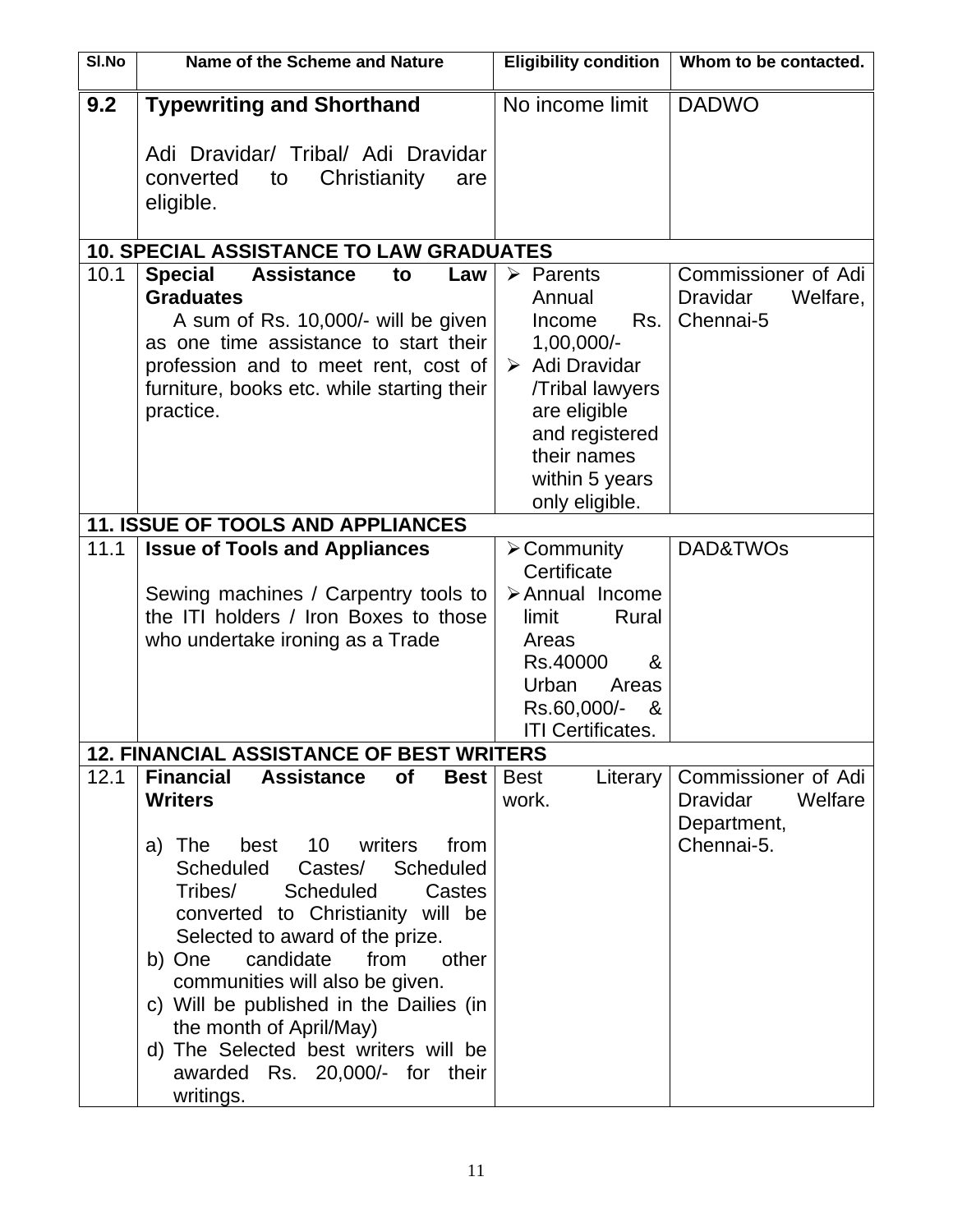| SI.No | Name of the Scheme and Nature                                                                                                                                                                                          | <b>Eligibility condition</b>                                                                                  | Whom to be contacted.             |
|-------|------------------------------------------------------------------------------------------------------------------------------------------------------------------------------------------------------------------------|---------------------------------------------------------------------------------------------------------------|-----------------------------------|
|       | <b>13. HOSTELS</b>                                                                                                                                                                                                     |                                                                                                               |                                   |
| 13.1  | Free Boarding and lodging to the<br>upto $12^{th}$<br>studying<br><b>Students</b><br><b>Standard</b><br>Distance between the school and<br>Residence should be more than 5<br>kms (This does not apply for girls)      | ≻ SC/ST/SCC<br>students.<br>$\triangleright$ Parents/<br>guardian<br>income<br>limit<br>Rs. 1,00,000/-<br>p.a | Warden / Matron of<br>the Hostel. |
| 13.2  | <b>Uniforms</b><br>All Boys/ Girls Boarders studying<br>upto XII Standard                                                                                                                                              | <b>SC/ST/SCC</b><br>students.                                                                                 | Warden/ Matron of<br>the Hostel   |
| 13.3  | <b>Special Guides</b><br>All Boys/ Girls Boarders studying<br>Std X and XII                                                                                                                                            | <b>SC/ST/SCC</b><br>students.                                                                                 | Warden/ Matron of<br>the Hostel.  |
| 13.4  | <b>Mats and Bed Sheets</b><br>All Boys / Girls Boarders staying in<br>Hostels are provided<br><b>Bed</b><br>the<br>Sheets once in two years.                                                                           | <b>SC/ST/SCC</b><br>students.                                                                                 | Warden/ Matron of<br>the Hostel.  |
| 13.5  | <b>Miscellaneous charges</b><br>An amount of Rs.50/- per student<br>per month for the students in school<br>Hostels and Rs.75/- per student per<br>month for those in College/ITI<br>Hostels is given for Soap and Oil | SC/ST/SCC<br>students.                                                                                        | Warden/ Matron of<br>the Hostel.  |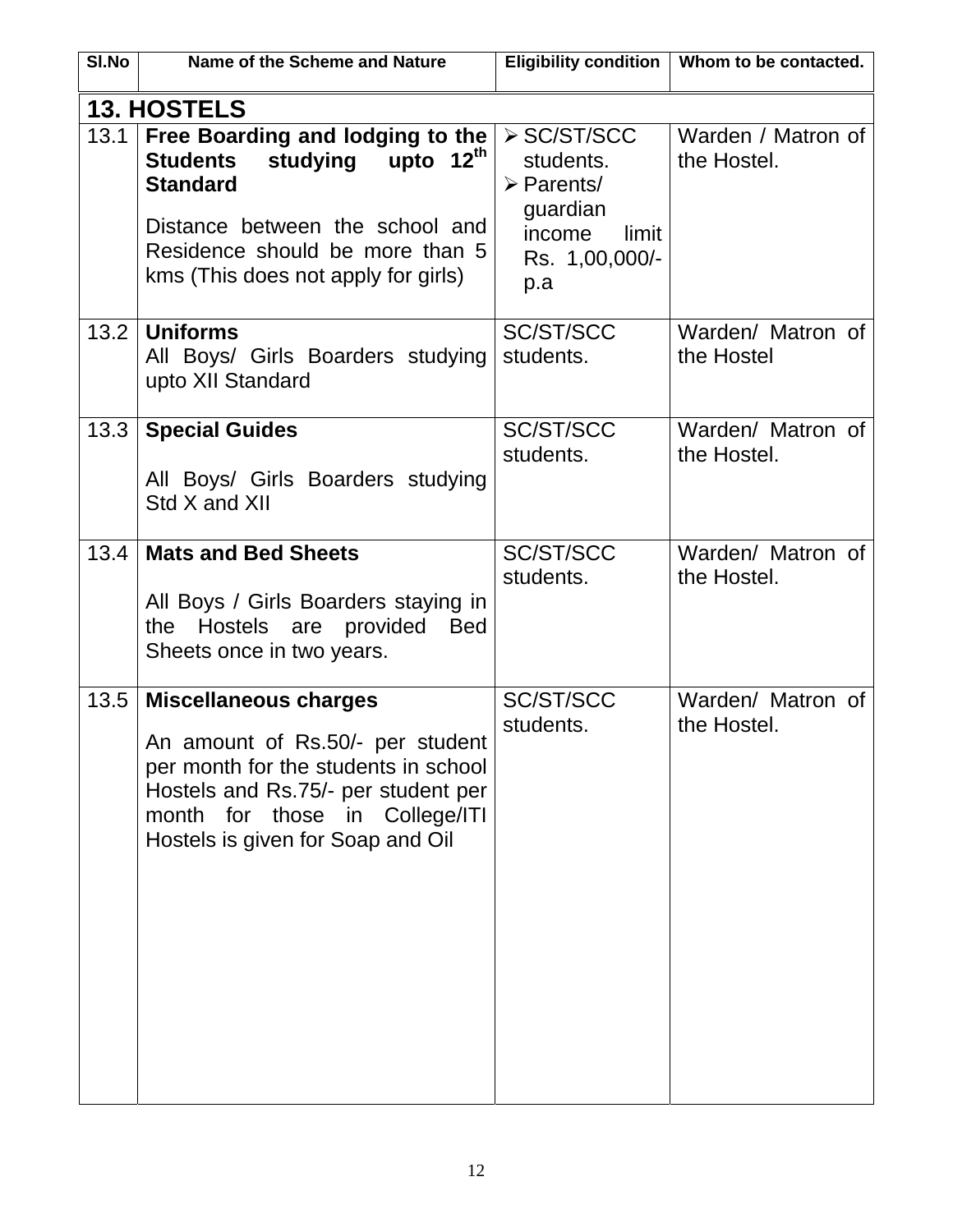| $\overline{SI}$ . No | Name of the Scheme and Nature                                                                                                                                                    |                                                                                                                                                                                                                                                                                                                                                 | Eligibility condition   Whom to be contacted.                                              |
|----------------------|----------------------------------------------------------------------------------------------------------------------------------------------------------------------------------|-------------------------------------------------------------------------------------------------------------------------------------------------------------------------------------------------------------------------------------------------------------------------------------------------------------------------------------------------|--------------------------------------------------------------------------------------------|
|                      |                                                                                                                                                                                  |                                                                                                                                                                                                                                                                                                                                                 |                                                                                            |
|                      | <b>14. REMOVAL OF UNTOUCHABILITY</b>                                                                                                                                             |                                                                                                                                                                                                                                                                                                                                                 |                                                                                            |
| 14.1                 | <b>Removal of Untouchability</b><br>The PCR Act 1955 was enacted so<br>as to give legal authority to ensure<br>justice and equality among<br>all I<br>sections of the Community. | A sum of Rs.<br>5.00<br>maximum<br>awarded<br>as<br>compensation for<br>the family who<br>lost life in the<br>riots. In addition,<br>employment<br>to<br>one member of                                                                                                                                                                          | District Collector /<br>Lakhs   District Adi Dravidar<br>is   & Tribal Welfare<br>Officer. |
|                      |                                                                                                                                                                                  | the family of the<br>deceased<br><b>or</b><br>provision<br><b>of</b><br>agricultural land<br>one house, is to<br>given,<br>be<br><b>if</b><br>necessary. (GOI,<br>MoSJ&E Letter<br>No. DO.11012/<br>2/2008<br>PCR(Desk)<br>dated20.1.2012)                                                                                                      |                                                                                            |
| 14.2                 | <b>Assistance</b><br><b>SC/ST</b><br>people<br>to<br>affected by Riots.<br>The SC&ST (POA) Act-1989 and<br>Rules-1995 to prevent atrocities on<br>the SCs and STs.               | A sum of Rs.<br>5.00<br>maximum<br>is l<br>awarded<br>compensation for<br>the family who<br>lost life in the<br>riots. In addition,<br>employment<br>to<br>one member of<br>the family of the<br>deceased or one<br>house, is to be<br>given,<br>if<br>necessary. (GOI,<br>MoSJ&E Letter<br>No.DO.11012/2/<br>2008 PCR(Desk)<br>dated 20.1.2012 | District Collector /<br>Lakhs   District Adi Dravidar<br>& Tribal Welfare<br>as   Officer. |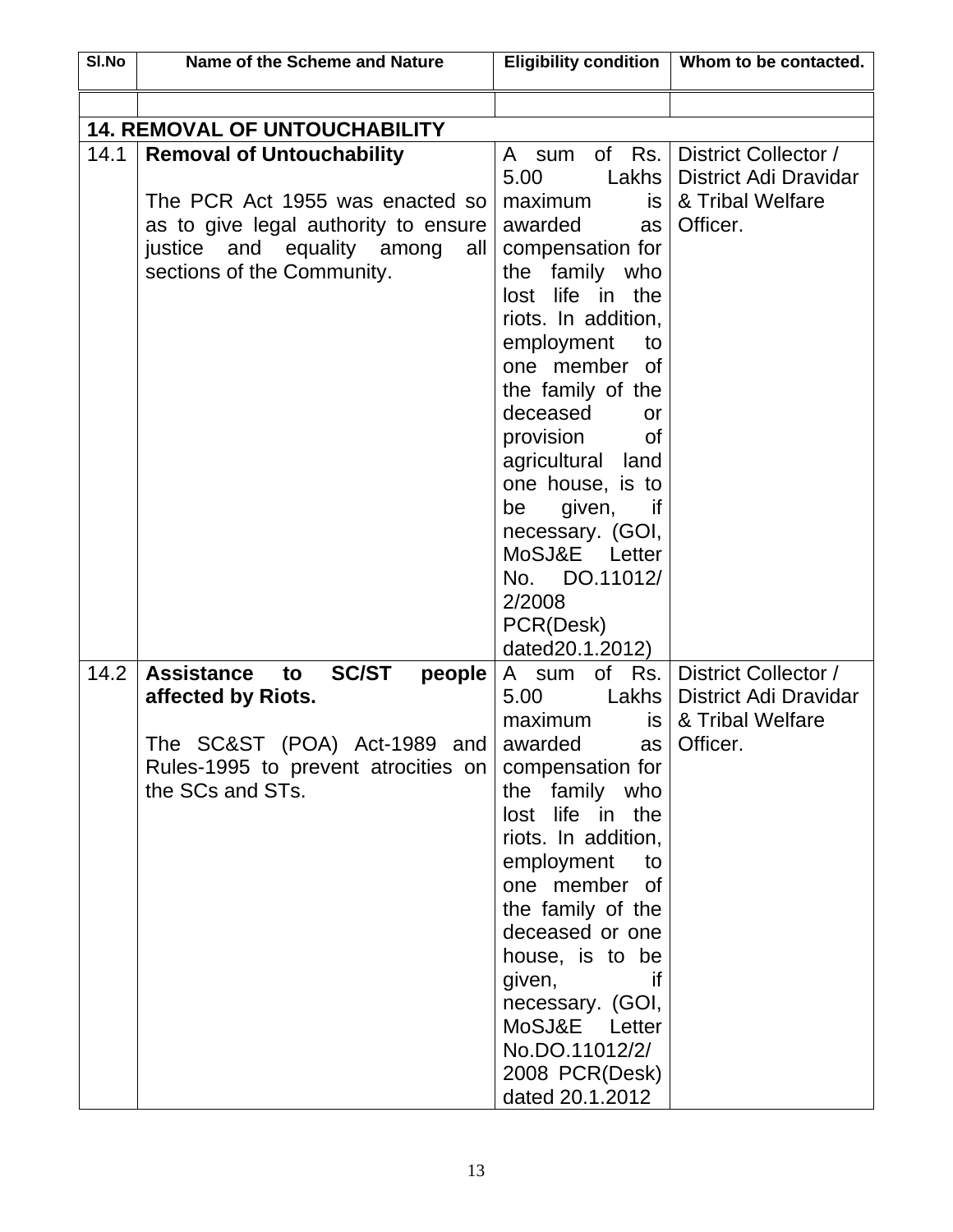| SI.No | Name of the Scheme and Nature                                                                                                                                                                                                                     | <b>Eligibility condition</b>                                                                                                                                                                                                                                                                                                                                                                                                                                                                                                                                                                                                                                        | Whom to be contacted.                                              |
|-------|---------------------------------------------------------------------------------------------------------------------------------------------------------------------------------------------------------------------------------------------------|---------------------------------------------------------------------------------------------------------------------------------------------------------------------------------------------------------------------------------------------------------------------------------------------------------------------------------------------------------------------------------------------------------------------------------------------------------------------------------------------------------------------------------------------------------------------------------------------------------------------------------------------------------------------|--------------------------------------------------------------------|
| 14.3  | <b>Select Villages schemes</b><br>Under this scheme a sum of Rs.<br>2.00 Lakh is sanctioned to each<br>village in a district (except Chennai)<br>where untouchability is not followed<br>and people are living harmoniously                       | Untouchability is<br>not followed and<br>people are living<br>harmoniously                                                                                                                                                                                                                                                                                                                                                                                                                                                                                                                                                                                          | <b>District</b><br>Adi<br>Tribal<br>Dravidar &<br>Welfare officer. |
|       | <b>15. ECONOMIC DEVELOPMENT PROGRAMMES IMPLEMENTED</b><br><b>BY TAHDCO</b>                                                                                                                                                                        |                                                                                                                                                                                                                                                                                                                                                                                                                                                                                                                                                                                                                                                                     |                                                                    |
| 15.1  | <b>Self Help Groups</b><br>Hindu Adi Dravidar consisting of 12 to<br>20 members can form a group and<br>take up any income generating<br>activity.Rs.10,000 will be released as<br><b>TAHDCO Subsidy for getting revolving</b><br>fund from Bank. | $\triangleright$ The<br>women<br>members<br>0f<br>the Self Help<br>Group<br>shall<br>belong to SC.<br>$\triangleright$ The<br>annual<br>family income of<br>the Self Help<br>Group members<br>should<br>not<br>exceed Rs.1.00<br>lakh each.<br>$\triangleright$ The self Help<br>should<br>group<br>have qualified<br>the<br>first<br>in.<br>rating<br>for<br>Revolving<br>fund.<br>$\triangleright$ The self Help<br>should<br>group<br>have qualified<br>second<br>in<br>rating<br>for<br>Economic<br>Assistance.<br>$\triangleright$ The members<br>of Self Help<br>Group and<br>their family<br>members<br>should not<br>have availed<br>any subsidy so<br>far. | <b>District</b><br>Manager<br>TAHDCO.                              |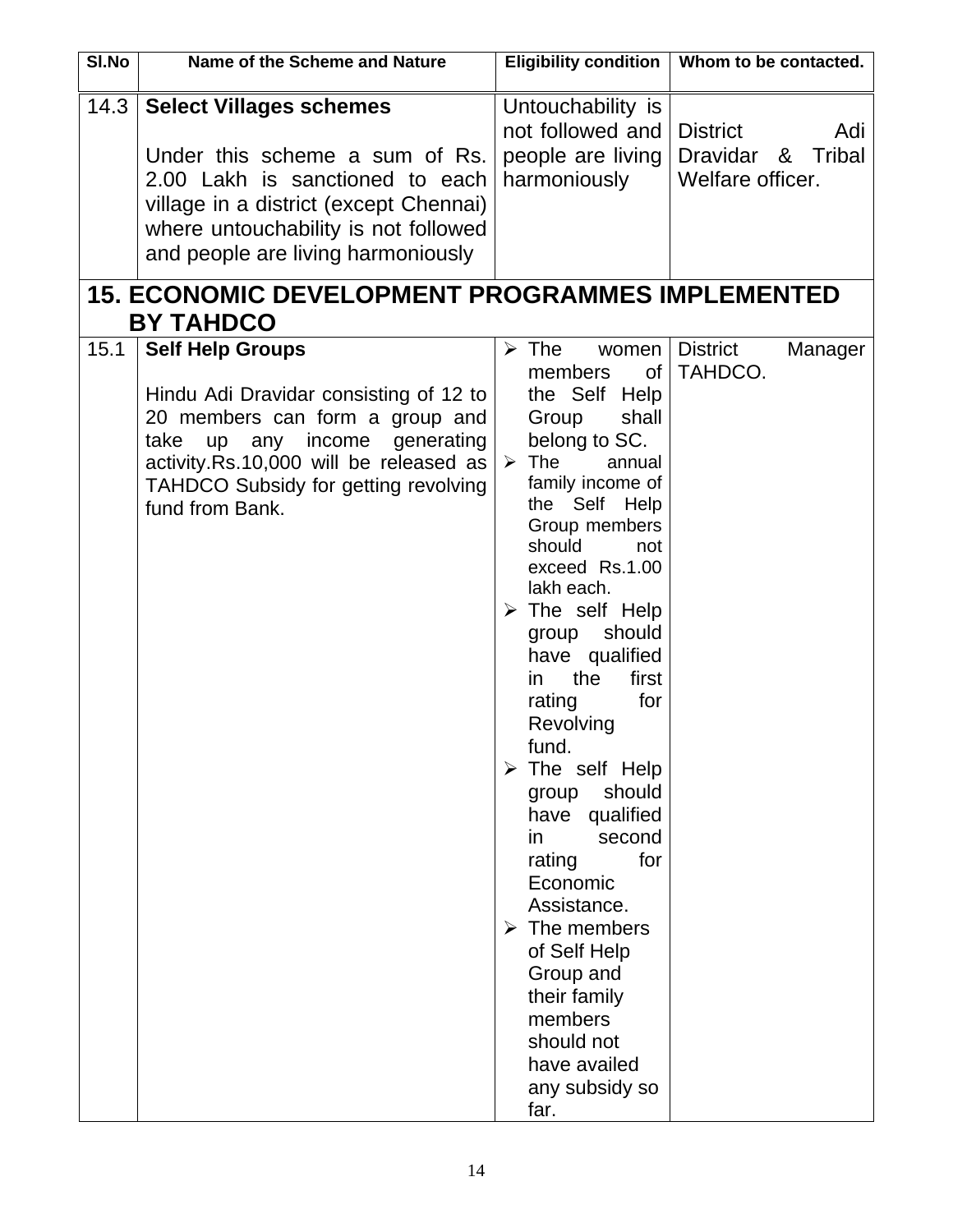| <b>Economic Assistance to SHG</b><br>15.2<br>The members of District<br>Self<br>TAHDCO,<br>Help<br>the<br>shall<br>50% of the project cost or Rs.2.50<br>Group<br>lakhs whichever is lower will be<br>belong<br><b>SC</b><br>to                                                                                                                                                                                                                                                                                                                                                                                                                                                                                                                                                                                                                                                                                                                                                                    | <b>Name of the Scheme and Nature</b> | Whom to be contacted. |
|----------------------------------------------------------------------------------------------------------------------------------------------------------------------------------------------------------------------------------------------------------------------------------------------------------------------------------------------------------------------------------------------------------------------------------------------------------------------------------------------------------------------------------------------------------------------------------------------------------------------------------------------------------------------------------------------------------------------------------------------------------------------------------------------------------------------------------------------------------------------------------------------------------------------------------------------------------------------------------------------------|--------------------------------------|-----------------------|
| released as TAHDCO subsidy. The<br>women.<br>subsidy will be a backend subsidy.                                                                                                                                                                                                                                                                                                                                                                                                                                                                                                                                                                                                                                                                                                                                                                                                                                                                                                                    |                                      | Manager               |
| 15.3<br><b>Land Purchase Scheme and Land</b><br>$\triangleright$ The applicant<br>shall be a SC<br>TAHDCO.<br><b>Development Scheme.</b><br>woman.<br>The issued orders for the<br>$\triangleright$ The applicant<br>should be in<br>exemption of 100% stamp duty<br>and Registration charges of the<br>the age group<br>land purchased under this<br>of 18-55.<br>Scheme.<br>$\triangleright$ The annual<br>family income<br>of the<br>Land development activities can<br>also be undertaken. 30% of the<br>applicant<br>should not<br>project cost or Rs.2.25 lakhs<br>whichever is lower will be<br>exceed<br>released as TAHDCO subsidy.<br>Rs.1.00 lakh.<br>The subsidy will be a backend<br>$\triangleright$ The applicant<br>should not<br>subsidy.<br>own any<br>agricultural<br>land.<br>The<br>➤<br>occupation of<br>the applicant<br>should be<br>agriculture.<br>$\triangleright$ Applicants<br>and their<br>family<br>members<br>should not<br>have availed<br>any subsidy<br>so far. |                                      | District Manager,     |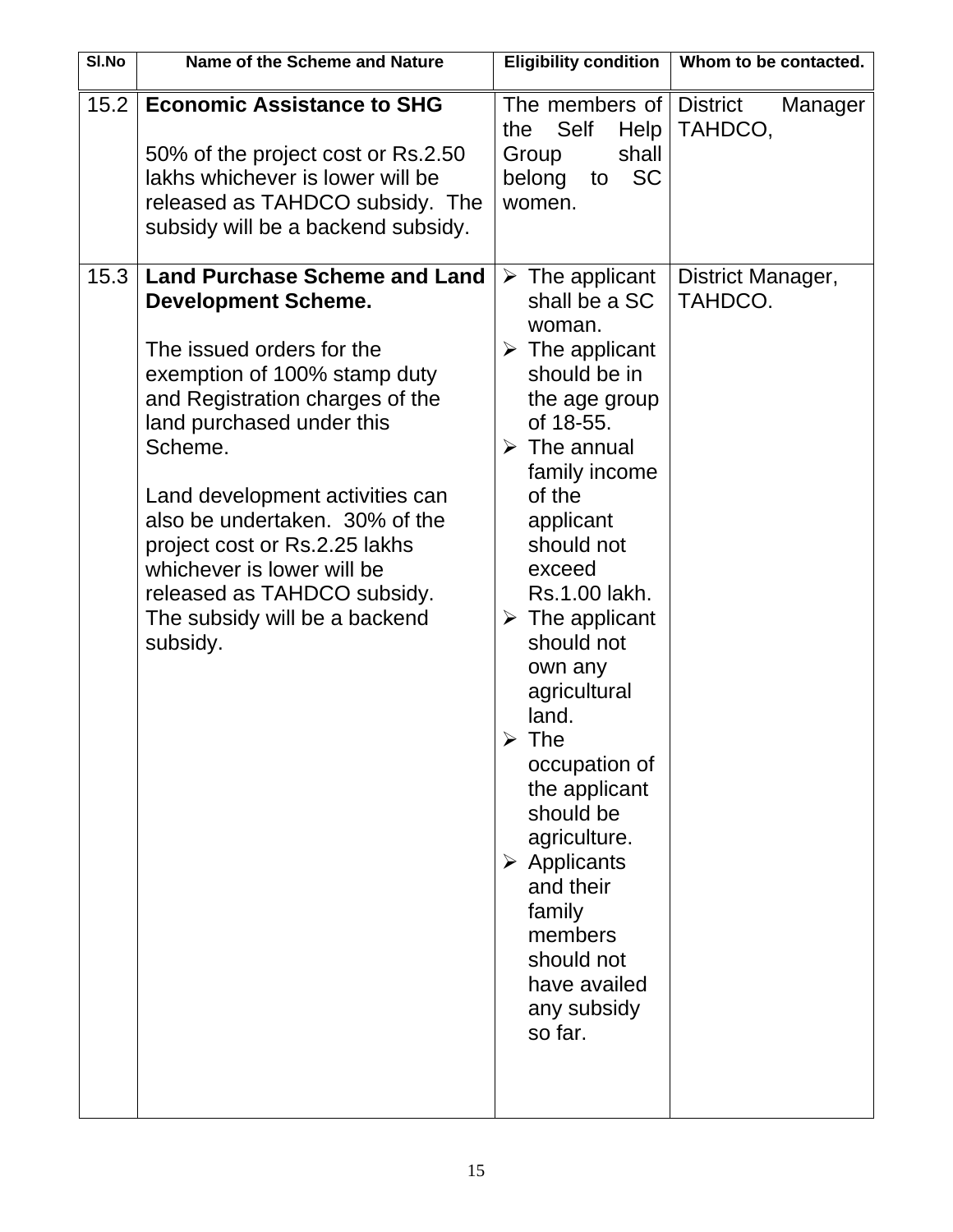| SI.No | Name of the Scheme and Nature                                                                                                                                                                                                                                            | <b>Eligibility condition</b>                                                                                                                                                                                                                                                                                                                                                                                     | Whom to be contacted.                                            |
|-------|--------------------------------------------------------------------------------------------------------------------------------------------------------------------------------------------------------------------------------------------------------------------------|------------------------------------------------------------------------------------------------------------------------------------------------------------------------------------------------------------------------------------------------------------------------------------------------------------------------------------------------------------------------------------------------------------------|------------------------------------------------------------------|
| 15.4  | <b>Welfare fund</b><br>For immediate to SC who are<br>beyond the reach of regular<br>schemes of TAHDCO. Maximum<br>Rs.10,000/- will be released as<br>100% subsidy.                                                                                                      | $\triangleright$ The applicant<br>should belong<br>to SC<br>$\triangleright$ The annual<br>family income<br>of the<br>applicant<br>should not<br>exceed<br><b>Rs.1.00 lakh</b><br>$\triangleright$ The applicant<br>should not<br>have received<br>any monetary<br>monthly<br>assistance<br>from any<br>Government<br>schemes                                                                                    | <b>District Collector/</b><br>District Manager,<br><b>TAHDCO</b> |
| 15.5  | <b>Development</b><br><b>Entrepreneur</b><br><b>Programme</b><br>Any income generating activity can<br>be taken up. 30% of the project<br>cost (or) Rs.2.25 Lakhs whichever<br>is lower will be released as<br>TAHDCO subsidy. The subsidy will<br>be a backend subsidy. | $\triangleright$ The annual<br>family income<br>of the<br>applicant<br>should not<br>exceed Rs.1<br>lakh<br>$\triangleright$ should be in<br>the age group<br>of 18 to 55<br>years<br>$\triangleright$ Applicants and<br>their family<br>members<br>should not have<br>availed<br>backend<br>subsidy so far.<br>$\triangleright$ The applicant<br>should have<br>prior<br>experience in<br>the trade<br>applied. | <b>District</b><br>Manager,<br><b>TAHDCO</b>                     |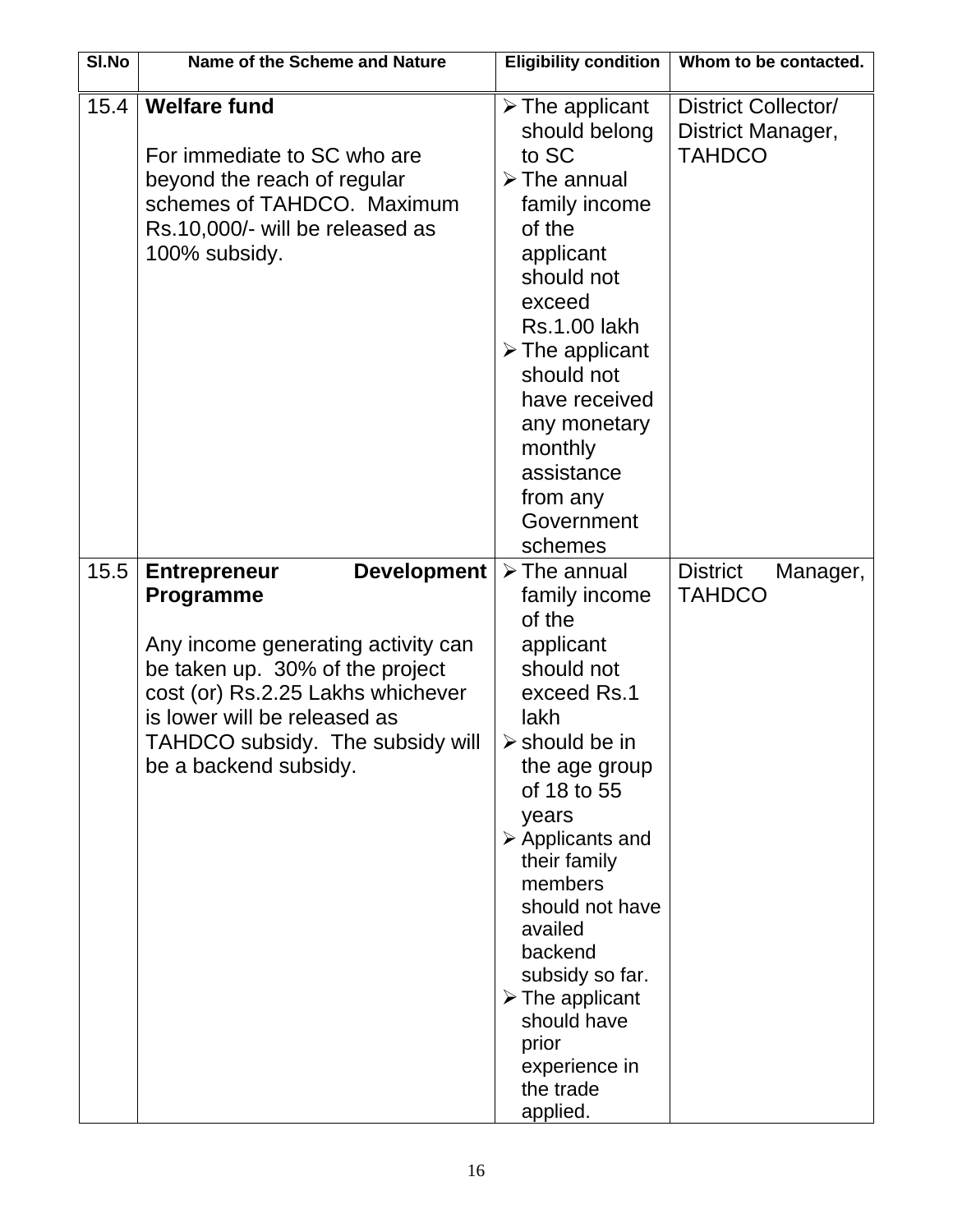| SI.No | Name of the Scheme and Nature                                                                                                                                                                                                                                                                                                                         | <b>Eligibility condition</b>                                                                                                                                                                                                                                                                                                                                                                                                                                                                                                                                                                                                                                                 | Whom to be contacted.                 |
|-------|-------------------------------------------------------------------------------------------------------------------------------------------------------------------------------------------------------------------------------------------------------------------------------------------------------------------------------------------------------|------------------------------------------------------------------------------------------------------------------------------------------------------------------------------------------------------------------------------------------------------------------------------------------------------------------------------------------------------------------------------------------------------------------------------------------------------------------------------------------------------------------------------------------------------------------------------------------------------------------------------------------------------------------------------|---------------------------------------|
| 15.6  | <b>Financial Assistance to</b><br>candidates appearing for Civil<br><b>Services Main Examination</b><br>To encourage the SC youth to join<br>Civil Services, finanical assistance<br>of Rs.25,000/- is given per<br>candidate, who has passed Civil<br>Services (Preliminary) Examination<br>and to prepare for Civil Services<br>(Main) Examination. | living<br>≻ SC<br>$\mathsf{in}$<br>Tamil nadu<br>$\triangleright$ The<br>annual<br>family income<br><b>of</b><br>the<br>applicant<br>should<br>not<br>exceed<br>Rs.2 lakhs<br>$\triangleright$ Applicant<br>should<br>have<br>the<br>passed<br>Civil Services<br>preliminary<br>examination<br>$\triangleright$ Applicant<br>should have<br>applied for<br>Main<br>Examination<br>$\triangleright$ The applicant<br>should not be<br>a permanent /<br>temporary<br>employee of<br>Central /<br><b>State</b><br>Government /<br><b>Public sector</b><br>undertakings.<br>$\triangleright$ The applicant<br>should not<br>have availed<br>the benefit<br>more then 3<br>times. | Managing<br>Director<br><b>TAHDCO</b> |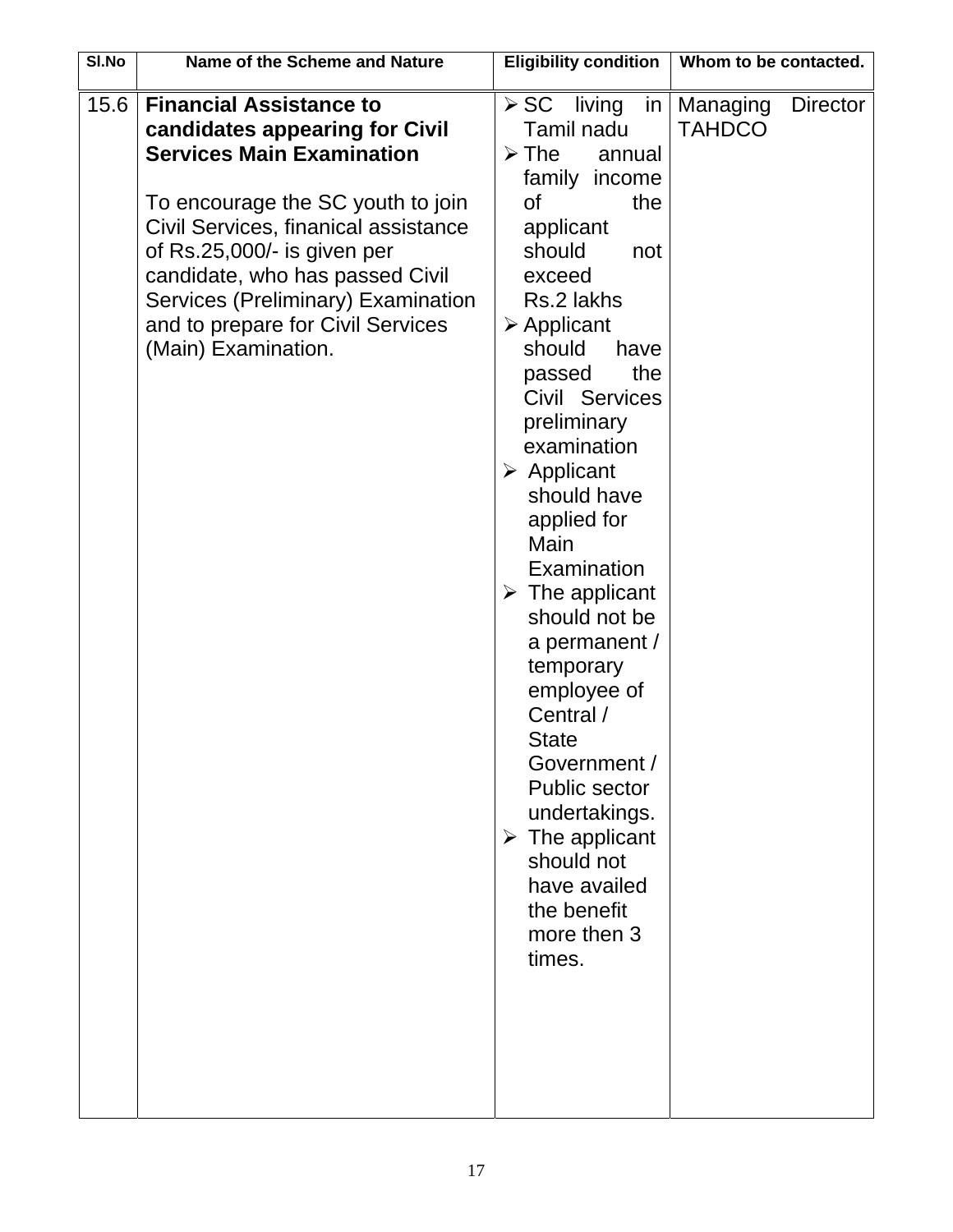| SI.No | Name of the Scheme and Nature                                                                                                                                                                                                                             | <b>Eligibility condition</b>                                                                                                                                                                                                                                                                                                                                                                                                                                                                                 | Whom to be contacted.                       |
|-------|-----------------------------------------------------------------------------------------------------------------------------------------------------------------------------------------------------------------------------------------------------------|--------------------------------------------------------------------------------------------------------------------------------------------------------------------------------------------------------------------------------------------------------------------------------------------------------------------------------------------------------------------------------------------------------------------------------------------------------------------------------------------------------------|---------------------------------------------|
| 15.7  | <b>Self Employment Programme for</b><br>Youth (SEPY)<br>Any income generating activity can be<br>taken up. 30% of the project cost or<br>Rs.2.25 lakhs whichever is lower will<br>be released as TAHDCO subsidy.<br>The subsidy will be a backend subsidy | The annual<br>➢<br>family income<br>of the applicant<br>should not<br>exceed Rs.1.00<br>lakh<br>should be in the<br>≻<br>age group of 18<br>to 35 years<br>$\triangleright$ Applicants and<br>their family<br>members<br>should not have<br>availed any<br>subsidy so far.<br>$\triangleright$ The applicant<br>should have<br>prior<br>experience in<br>the trade<br>applied.<br>$\triangleright$ The applicant<br>should possess<br>eligibility<br>certificate<br>issued by<br>recognized<br>institutions. | <b>District</b><br>Manager<br><b>TAHDCO</b> |
| 15.8  | Fast Track power supply scheme<br><b>TAHDCO will directly deposit</b><br>Rs.10,000/- to Tamil nadu Electricity<br>Board to get power connection for the<br>AD farmers.                                                                                    | $\triangleright$ The annual<br>family income<br>of the applicant<br>shoud not<br>exceed Rs.1.00<br>lakh<br>$\triangleright$ The applicant<br>should own the<br>land and patta<br>shall be in the<br>name of<br>applicant<br>$\triangleright$ Either an open<br>well or a bore<br>well should<br>have been dug<br>in the land.                                                                                                                                                                                | <b>District</b><br>Manager<br><b>TAHDCO</b> |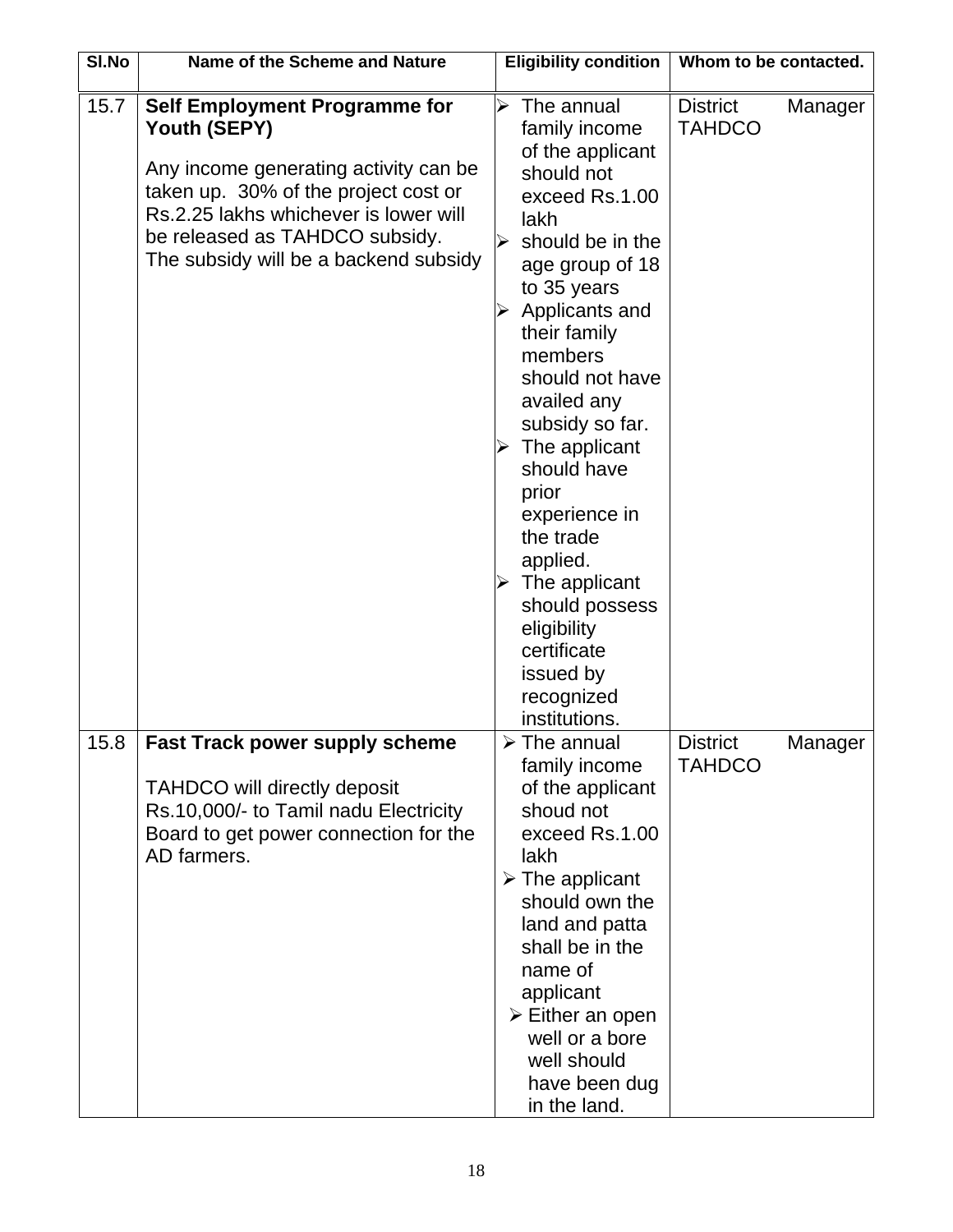| SI.No | Name of the Scheme and Nature                                                                                                                                                                 | <b>Eligibility condition</b>                                                                                                                                        | Whom to be contacted.                                                                                                                                 |
|-------|-----------------------------------------------------------------------------------------------------------------------------------------------------------------------------------------------|---------------------------------------------------------------------------------------------------------------------------------------------------------------------|-------------------------------------------------------------------------------------------------------------------------------------------------------|
|       | <b>16. TAMIL NADU SCAVENGERS WELFARE BOARD</b>                                                                                                                                                |                                                                                                                                                                     |                                                                                                                                                       |
| 16.1  | Tamil Nadu scavenger welfare<br>board.<br>To improve the socio economic and<br>educational<br>Development<br>of<br>Scavengers                                                                 | No Caste<br>and<br>creed.<br>Enrollment in to<br>the Tamil Nadu<br>Scavengers<br>Welfare<br><b>Board</b><br>Employed as a<br>Scavenger.                             | MD, TAHDCO<br><b>District</b><br>Manager,<br><b>TAHDCO</b>                                                                                            |
|       | <b>17. HOUSING AND OTHER SCHEMES</b>                                                                                                                                                          |                                                                                                                                                                     |                                                                                                                                                       |
| 17.1  | <b>Provision of House site patta</b><br>House sites are provided at free of<br>$\cos t$ 3 cents in rural areas 1 $\frac{1}{2}$ cents<br>in Municipal area and 1 cent in<br>Corporation areas. | do<br>who<br>own a house<br>or house site.<br>$\triangleright$ Annual<br>income ceiling<br>Rs.40000/- in<br>rural<br>areas<br>and<br>Rs.60,000/- in<br>Urban areas. | > Adi Dravidar / Special Tahsildar<br>Tribal families   (ADW) / District Adi<br>not Dravidar and Tribal<br><b>Welfare Officer</b>                     |
| 17.2  | <b>Housing Scheme</b><br>Houses are constructed and given<br>to Tribals at free of cost under Indira<br>Awaas Yojana Scheme                                                                   | ≻Do not own a Chairman,<br>house<br>and $ $<br>has a house<br>site patta                                                                                            | Union<br>Panchayat<br>concerned.<br>Panchayat<br>Union<br>Commissioner<br>concerned / Project<br>Officer, DRDA.                                       |
| 17.3  | <b>Drinking Water facility</b><br>Provision of drinking water facilities<br><b>Dravidar</b><br><b>Tribal</b><br>Adi<br>and<br>to<br><b>Habitations</b>                                        | Habitation<br>without drinking<br>water facilities                                                                                                                  | Superintending<br>Engineer,<br><b>TWAD</b><br>Board / District Adi<br>Dravidar and Tribal<br>Welfare Officer /<br>Panchayat<br>Union<br>Commissioner. |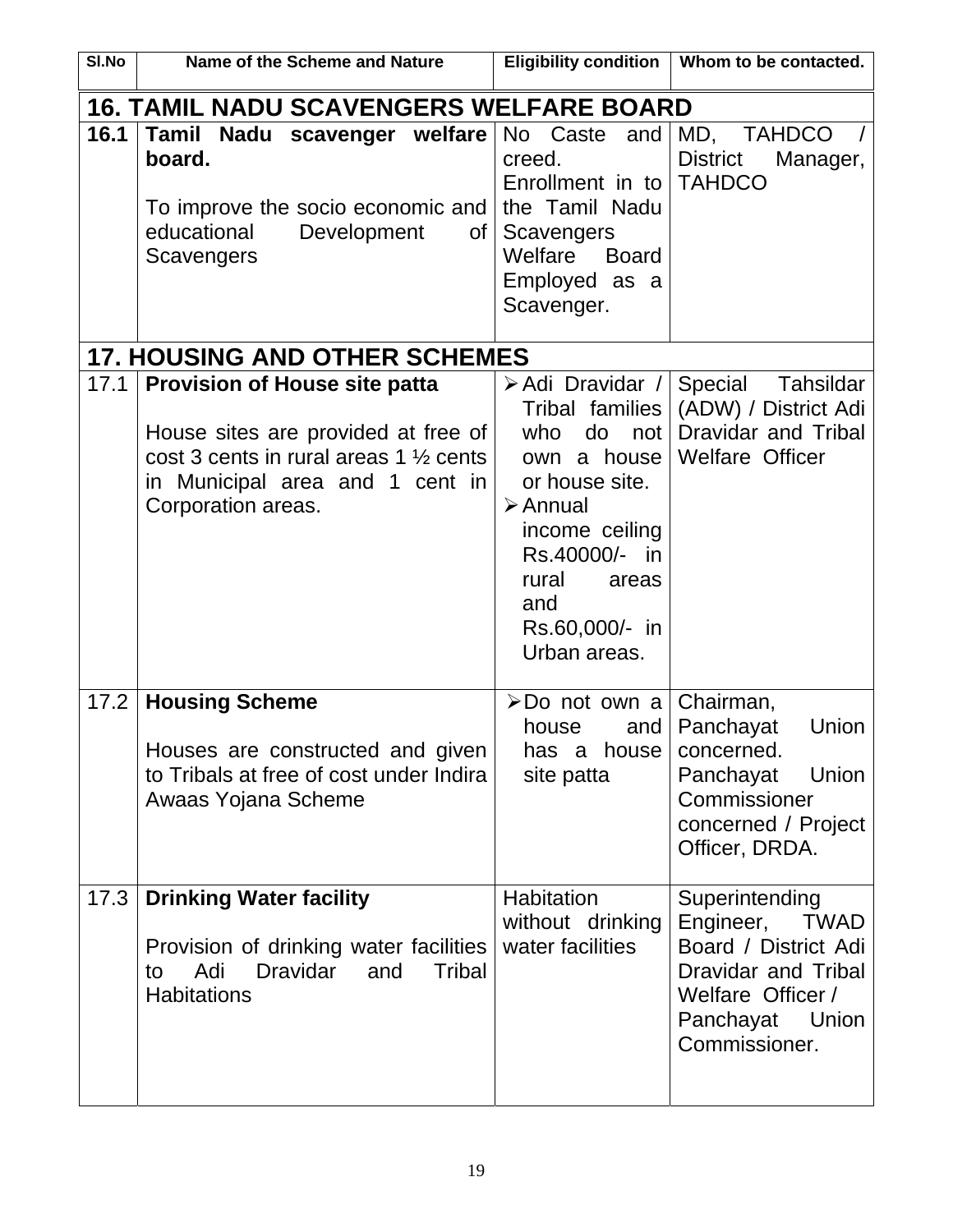| SI.No | Name of the Scheme and Nature                                                                                                                                                                                                    | <b>Eligibility condition</b>                                                                                                    | Whom to be contacted.                                                                                                                                                                                                     |
|-------|----------------------------------------------------------------------------------------------------------------------------------------------------------------------------------------------------------------------------------|---------------------------------------------------------------------------------------------------------------------------------|---------------------------------------------------------------------------------------------------------------------------------------------------------------------------------------------------------------------------|
| 17.4  | <b>Burial Ground</b><br>Provision of Burial Grounds and<br>pathways to Burial Grounds                                                                                                                                            | Dravidar<br>Adi<br>/Tribal habitation<br>without<br>burial<br>ground<br>and<br>pathway<br>to<br>burial<br>ground<br>facilities. | <b>District</b><br>Adi<br><b>Dravidar and Tribal</b><br>Welfare<br>Officer /<br><b>Officer</b><br>Project<br>DRDA/<br>Commissioner,<br>Panchayat Union.                                                                   |
| 17.5  | <b>Link Road</b><br>Link Roads are provided connecting<br>the Adi Dravidar /Tribal habitation<br>with the main roads / villages.                                                                                                 | Habitation<br>link<br>without<br>road.                                                                                          | <b>District</b><br>Adi<br>Dravidar and Tribal<br>Welfare<br>Officer /<br><b>Officer</b><br>Project<br>DRDA/<br>Commissioner,<br>Panchayat Union.                                                                          |
| 17.6  | <b>Community Halls</b><br>Community Halls are constructed in<br>Adi Dravidar / Tribal Habitation for<br>conducting social functions<br>like<br>marriage etc.                                                                     | Habitation<br>without<br>Community<br><b>Halls</b>                                                                              | <b>District</b><br>Adi<br>Dravidar and Tribal<br>Officer<br>Welfare<br><b>District</b><br>Manager,<br>TAHDCO.                                                                                                             |
| 17.7  | <b>Assistance for Funeral Rites</b><br>A sum of Rs.2,500/- is given as<br>subsidy for meeting expenses on<br>funeral<br>rites of<br>poor<br>Adi<br>Dravidar/Tribal/Adi<br><b>Dravidar</b><br>converted to Christianity families. | Ceiling<br>Income<br>Rs.24,000/- p.a.                                                                                           | Union<br>Panchayat<br>Commissioner/<br>Officer I<br><b>Executive</b><br>Town Panchayat /<br>Commissioner<br>of<br>Municipality/<br>Corporation<br><b>District</b><br>Adi<br>Dravidar and Tribal<br><b>Welfare Officer</b> |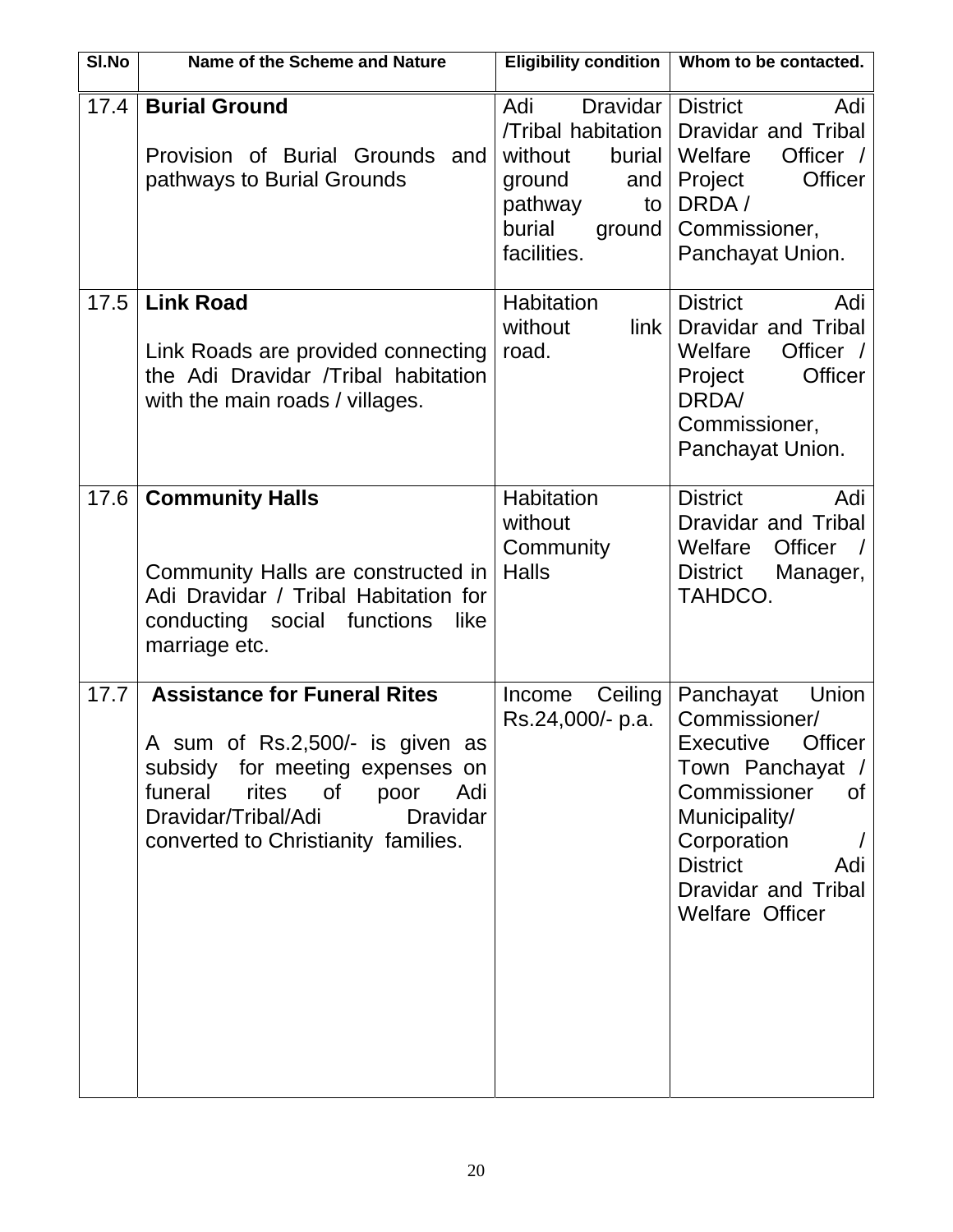| SI.No | <b>Name of the Scheme and Nature</b>                                                                                                                                                                                                                                                                                                                                                                                                                                                                                                                                                                                                                                                                                                                                                                                                                               | <b>Eligibility condition</b><br>Whom to be contacted.                                                                                                                                                                                                                                                         |     |
|-------|--------------------------------------------------------------------------------------------------------------------------------------------------------------------------------------------------------------------------------------------------------------------------------------------------------------------------------------------------------------------------------------------------------------------------------------------------------------------------------------------------------------------------------------------------------------------------------------------------------------------------------------------------------------------------------------------------------------------------------------------------------------------------------------------------------------------------------------------------------------------|---------------------------------------------------------------------------------------------------------------------------------------------------------------------------------------------------------------------------------------------------------------------------------------------------------------|-----|
|       | <u> 18. TAMIL NADU PUTHIRAI VANNAR WELFARE BOARD</u>                                                                                                                                                                                                                                                                                                                                                                                                                                                                                                                                                                                                                                                                                                                                                                                                               |                                                                                                                                                                                                                                                                                                               |     |
| 18.1  | <b>Puthirai</b><br><b>Tamil</b><br><b>Nadu</b><br>Vannar<br>welfare board<br>To improve the socio-economic<br>and Educational Development of<br>this minuscule "Puthirai Vannar" a<br>sub-group of the community, the<br>Govt. of Tamil Nadu established a<br>Tamil Nadu Puthirai Vannar Welfare<br>Board on 15.10.2009.                                                                                                                                                                                                                                                                                                                                                                                                                                                                                                                                           | <b>District</b><br>$\triangleright$ People<br><b>Tribal</b><br><b>Dravidar</b><br>belongs<br>&<br>to<br>Puthirai<br><b>Welfare Officer.</b><br>Vannar<br>Community.<br>$\triangleright$ Profession<br>should<br>be<br>washing<br>Clothes.<br>$\triangleright$ Eligibility Age<br>18<br>to<br>60<br>years old. | Adi |
|       | <b>19. ABOLITION OF BONDED LABOUR SYSTEM</b>                                                                                                                                                                                                                                                                                                                                                                                                                                                                                                                                                                                                                                                                                                                                                                                                                       |                                                                                                                                                                                                                                                                                                               |     |
| 19.1  | <b>Abolition</b><br><b>Bonded</b><br><b>of</b><br>Labour<br>system<br><b>The</b><br><b>Bonded</b><br>Labour<br>System<br>(Abolition) Act, since its inception in<br>1976, is being implemented in Tamil<br><b>Nadu</b><br>Those persons without any caste<br>and creed who are held in bondage,<br>both within the State as well as in<br>other States are freed and they are<br>extended with<br>appropriate<br>rehabilitation<br><b>The</b><br>measures.<br>expenditure for implementing this<br>scheme is borne both by the Centre<br>and the State on equal basis. Each<br>person that has been freed from the<br>clutches of bonded<br>labour<br>is.<br>provided with Rs.1,000/- in cash as<br>immediate relief and subsequently<br>supported for self employment with<br>a grant Rs. 19,000/- w.e.f from<br>1.4.2000 by way of rehabilitation<br>assistance. | $\triangleright$ District<br>$\triangleright$ No<br>Caste<br>and creed.<br>collectors.<br>$\triangleright$ All<br>freed<br><b>Bonded</b><br>Collector/<br>$\triangleright$ Sub<br>Labourers<br>RDO.<br><b>District</b><br>➤<br>Dravidar & Tribal<br><b>Welfare Officer.</b>                                   | Adi |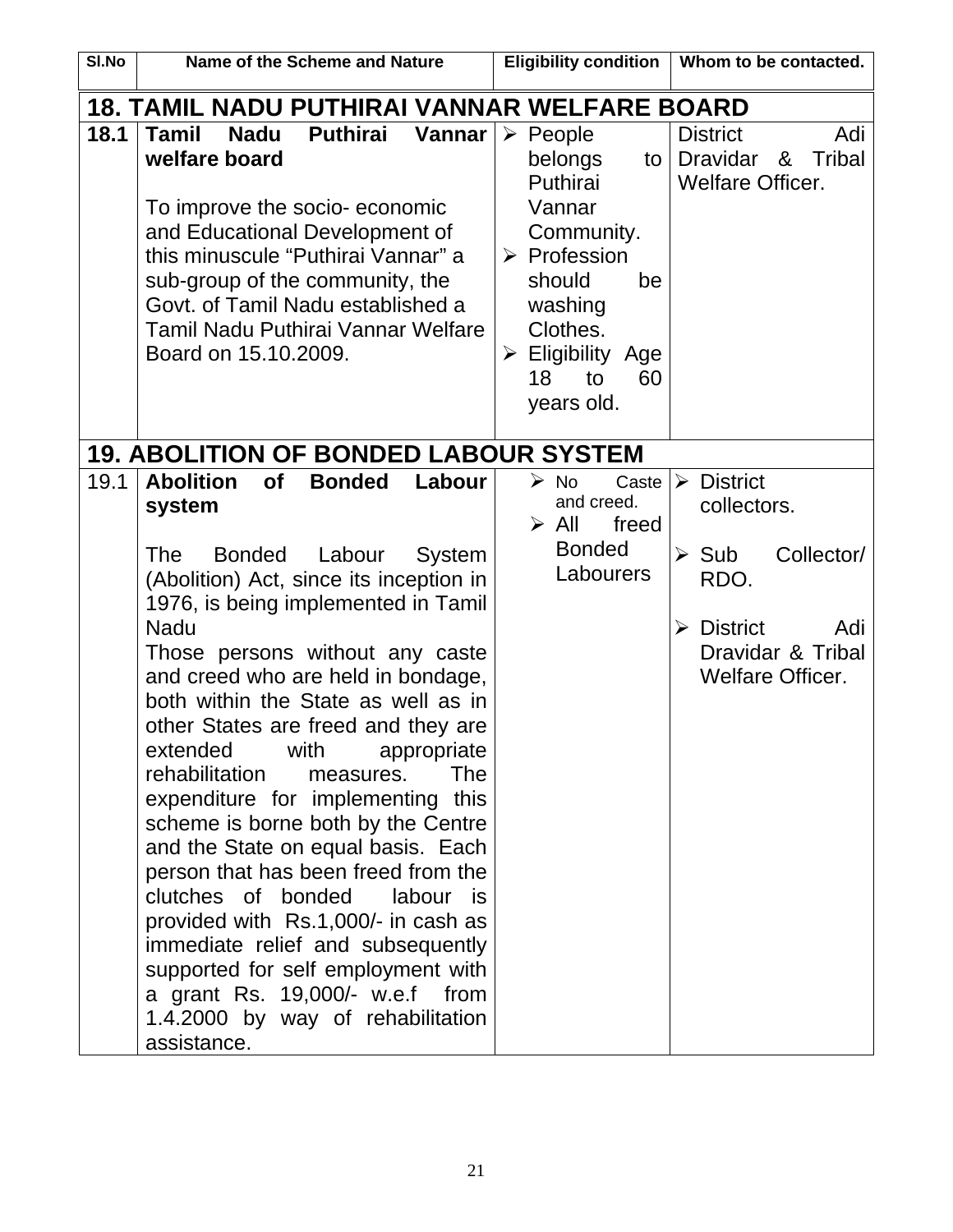| SI.No             | Name of the Scheme and Nature                                                                                                                                                                            |                                                                                                                             | Eligibility condition   Whom to be contacted.                                                                                                                                                                                 |
|-------------------|----------------------------------------------------------------------------------------------------------------------------------------------------------------------------------------------------------|-----------------------------------------------------------------------------------------------------------------------------|-------------------------------------------------------------------------------------------------------------------------------------------------------------------------------------------------------------------------------|
|                   | <b>20. TRIBAL WELFARE SCHEMES</b>                                                                                                                                                                        |                                                                                                                             |                                                                                                                                                                                                                               |
| 1<br>$\mathbf{2}$ | <b>Development of Horticulture</b><br>Distribution of seeds, fertilizers,<br>saplings to the tune of Rs.1000/-<br>worth at free of cost.<br><b>Sericulture Scheme</b><br>Subsidy for raising of mulberry | <b>Tribals</b><br>who<br>should own not<br>below one acre<br>of land<br>Tribal<br>who<br>should<br>own<br>atleast half acre | Assistant / Deputy<br><b>Director</b><br><b>of</b><br>Horticulture<br>Department of the<br>District concerned.<br>Assistant / Deputy<br>Director of<br><b>Sericulture</b>                                                     |
|                   | plantation and rearing silk worms                                                                                                                                                                        | of land                                                                                                                     | Department<br>concerned.                                                                                                                                                                                                      |
| 3                 | <b>Provision of Minor Irrigation</b><br>Construction of check dams etc.<br>for Irrigation facilities at the areas<br>where the tribals have their own<br>lands                                           | <b>of</b><br>50%<br>the<br>beneficiaries<br>will be Tribals.                                                                | <b>Executive Engineer</b><br>Water Resources,<br><b>Public</b><br><b>Works</b><br>Department<br>concerned.                                                                                                                    |
| 4                 | <b>Animal Husbandry</b><br>Distribution of sheep Units, Milch<br>animals, at free of cost and<br>provision of health cover to the<br>animals, artificial insemination etc.                               | <b>Tribals</b>                                                                                                              | <b>District</b><br>Adi<br>Dravidar and Tribal<br>Welfare<br>Officer /<br>Director,<br>Animal Husbandry<br>Dept.<br><b>Veterinary Doctors</b><br>in the<br><b>Veterinary Hospital</b><br>Livestock<br>Inspectors<br>concerned. |
| 5                 | Development of<br>lands<br>Development of Agricultural lands<br>held by Tribals in hilly and sloppy<br>providing<br>Soil<br>by<br>areas<br>Conservation measures (Free<br>0f<br>Cost)                    | <b>Agricultural</b> Lands held by<br><b>Tribals</b>                                                                         | <b>Assistant Engineer</b><br>Agricultural<br>Engineering<br>Department<br>concerned.                                                                                                                                          |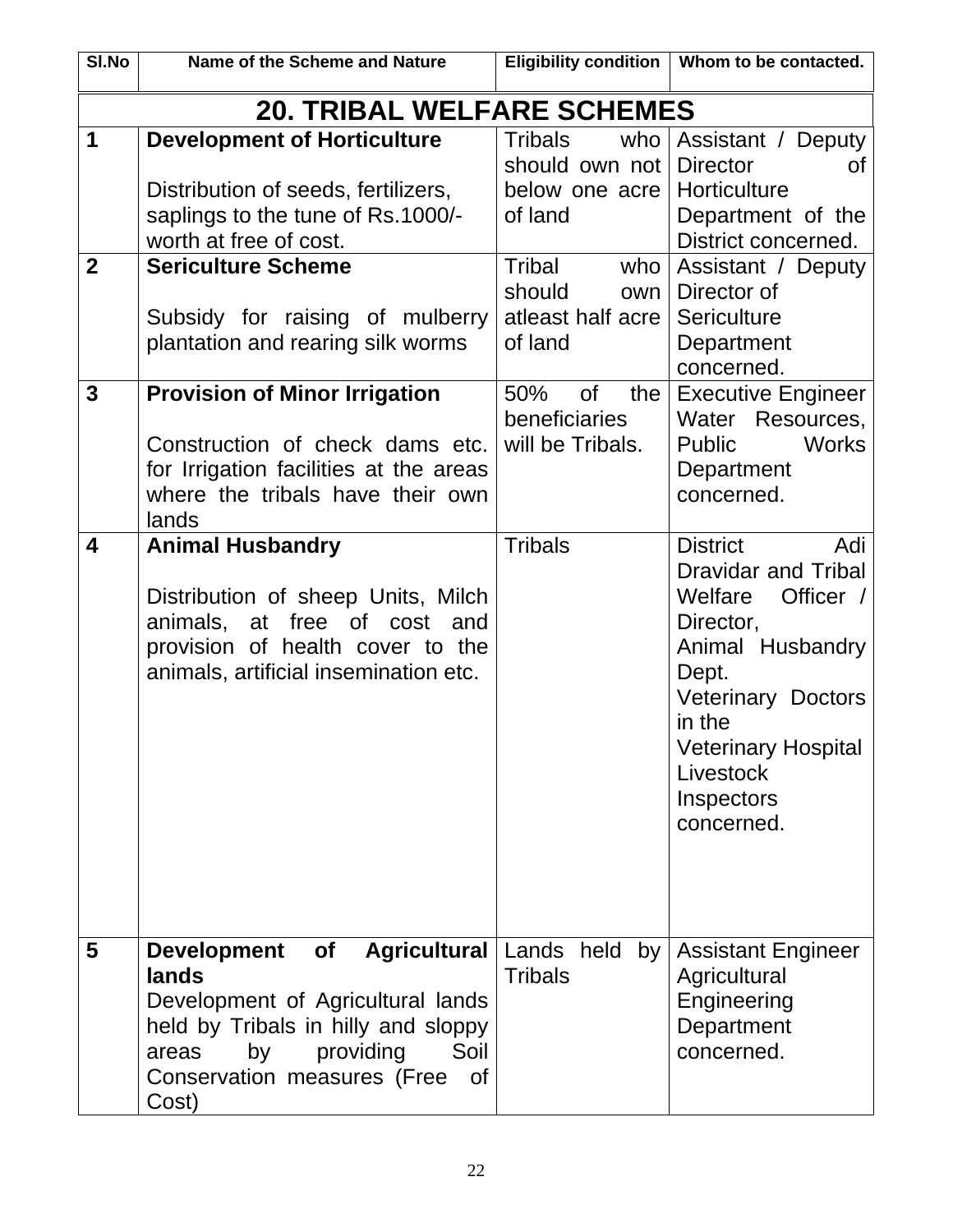| SI.No | Name of the Scheme and Nature                                                                                                                                                                                                                                               | <b>Eligibility condition</b>             | Whom to be contacted.                                                                                                                        |
|-------|-----------------------------------------------------------------------------------------------------------------------------------------------------------------------------------------------------------------------------------------------------------------------------|------------------------------------------|----------------------------------------------------------------------------------------------------------------------------------------------|
| 6.    | <b>Supply of Beehives</b><br>Supply of 10 Beehives at free of forest areas<br>cost for collecting honey                                                                                                                                                                     | Tribals living in                        | Asst /<br>Deputy<br>Director,<br>Tamil<br>Nadu Khadi<br>and<br>Village<br>Industries<br>Board concerned.                                     |
| 7.    | <b>Afforestation Programmes</b><br>Providing saplings for afforestation<br>and incentives to Tribals in Forest<br>Operation.                                                                                                                                                | Tribals in forest<br>Areas               | <b>District</b><br>Forest<br>Officer concerned.                                                                                              |
| 8.    | <b>LAMP Societies.</b><br>Providing interest free loan<br>to<br>tribals, provision of<br>essential<br>articles at reasonable price and<br>Minor<br>the<br>marketing<br>Forest<br>produces to ensure better returns<br>the<br>tribals<br>through<br>LAMP<br>to<br>Societies. | <b>Tribals</b>                           | <b>District</b><br>Forest<br><b>Officer Concerned.</b><br>Special Officer,<br>sized<br>Large<br>Multipurpose<br>Co-operative<br>Society.     |
| 9.    | <b>Street lights</b><br>Provision of street lights to Tribal<br>habitations.                                                                                                                                                                                                | Habitation<br>without<br>street<br>light | Superintending<br>Engineer<br>Tamil<br><b>Nadu</b><br>Electricity Board /<br>Commissioner,<br>Panchayat<br>Union<br>concerned.               |
| 10.   | <b>Formation of Link Road.</b><br>Provision of link road facilities to<br>the tribal village connecting with<br>plains or main villages                                                                                                                                     | Village<br>without<br>road facilities.   | <b>Executive Engineer</b><br>National Highways<br><b>District</b><br>Dept.<br>Collector<br>Commissioner,<br>Panchayat<br>Union<br>concerned. |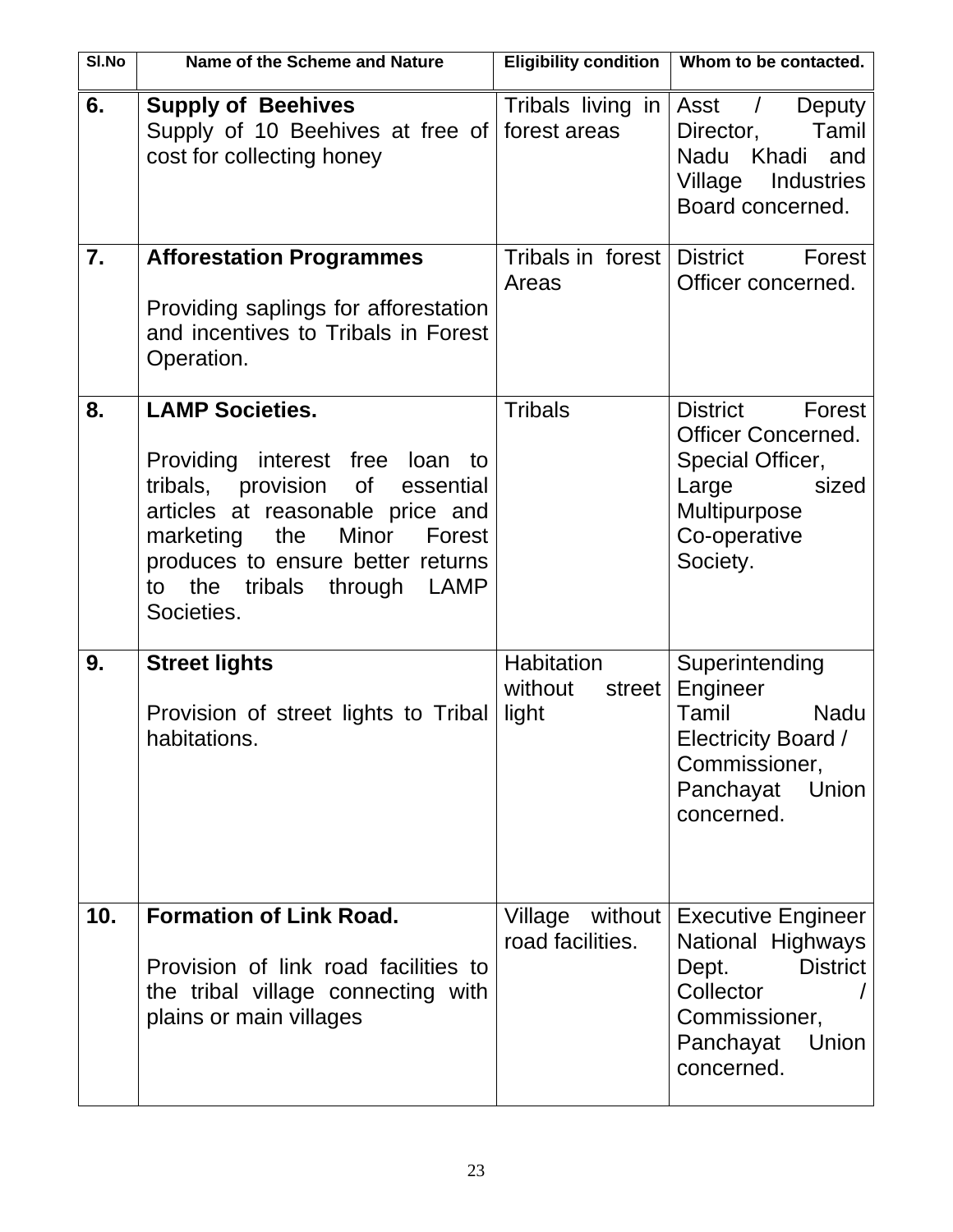| SI.No | Name of the Scheme and Nature                                                                                                                                                                                                                                                                                                | <b>Eligibility condition</b>                                  | Whom to be contacted.                                                                                                                                                    |
|-------|------------------------------------------------------------------------------------------------------------------------------------------------------------------------------------------------------------------------------------------------------------------------------------------------------------------------------|---------------------------------------------------------------|--------------------------------------------------------------------------------------------------------------------------------------------------------------------------|
| 11.   | <b>Free houses</b><br>Construction of free houses for<br>tribals                                                                                                                                                                                                                                                             | Tribals who are<br>having<br>free<br>house<br>site<br>pattas. | Commissioner<br>Panchayat Union /<br>District Collector /<br><b>District</b><br>Adi dravidar and<br>Welfare<br>Tribal<br>Officer / Director of<br><b>Tribal Welfare.</b> |
| 12.   | <b>Vocational Guidance</b><br>Vocational<br>Guidance<br>centre<br>functioning at Udhagamandalam to<br>the guidance of Tribal Youths for<br>employment purposes.                                                                                                                                                              | <b>Tribal Youth</b>                                           | <b>Officers</b><br><b>of</b><br>the<br>Employment<br>and<br>Training<br>Department in the<br>Special Vocational<br>Guidance Centres<br>at<br>Udhagamandalam.             |
| 13.   | <b>Employment opportunities</b><br>Employment opportunities<br>to<br><b>Educated Tribal Youths</b>                                                                                                                                                                                                                           | Unemployed<br><b>Tribal Youths</b>                            | Respective<br>Employment<br>Officers in districts<br>concerned.                                                                                                          |
| 14.   | <b>Training</b><br>Training in basket making, tailoring<br>etc. for the women                                                                                                                                                                                                                                                | <b>Tribal women</b>                                           | <b>District</b><br>Social<br>Welfare<br><b>Officer</b><br>concerned                                                                                                      |
| 15.   | Develop-<br>ment<br>Hill<br><b>Area</b><br><b>Programme</b><br>Tribals residing in Nilgiris District<br>(Houses, Drinking Water facilities<br>in Tribal hamlets & GTR schools,<br>Additional Buildings to<br><b>GTR</b><br>schools etc., Community hall,<br>computers, Driving licences, foot<br>path and water supply etc.) | <b>Tribals</b>                                                | Project<br><b>Director</b><br>H.A.D.P.<br><b>Nilgiris</b><br><b>District and District</b><br>Adi Dravidar and<br>Tribal<br>Welfare<br>Officer, Nilgiris<br>district.     |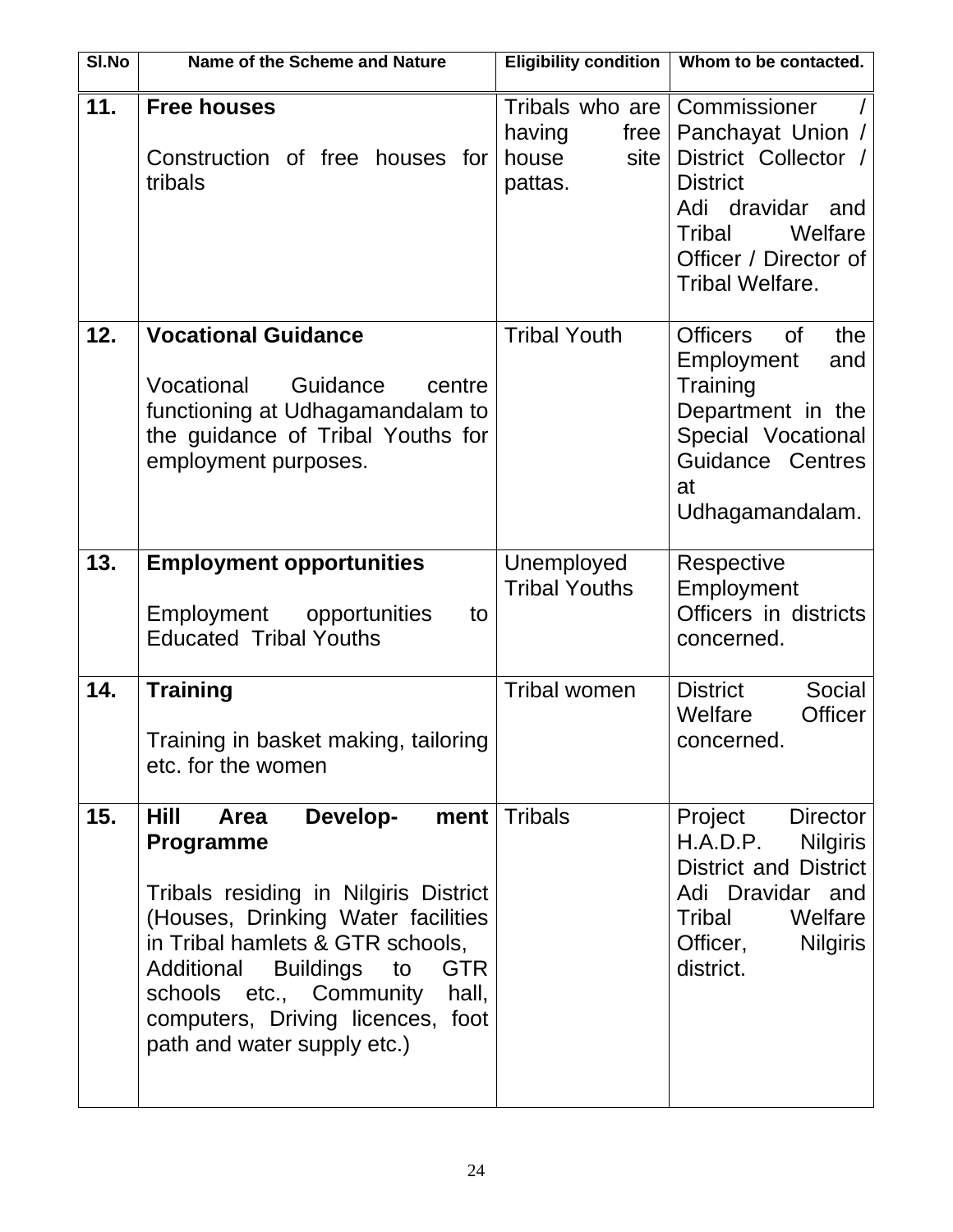| SI.No                              | Name of the Scheme and Nature                                                                                                                                                                                                                                                                            | <b>Eligibility condition</b>                | Whom to be contacted.                                                                                                                                                                                                                                              |  |  |  |
|------------------------------------|----------------------------------------------------------------------------------------------------------------------------------------------------------------------------------------------------------------------------------------------------------------------------------------------------------|---------------------------------------------|--------------------------------------------------------------------------------------------------------------------------------------------------------------------------------------------------------------------------------------------------------------------|--|--|--|
| 16.                                | Western<br><b>Ghats</b><br><b>Development</b><br><b>Programme</b><br>Adi Dravidar & Tribal residing in<br><b>Districts</b><br>(construction<br>the<br>Οf<br>compound walls & retaining walls,<br>class rooms, kitchen to the GTR<br>schools, road<br>facilities, water<br>supply and street lights etc.) | <b>Tribals</b>                              | District Collector /<br><b>District</b><br>Adi<br><b>Dravidar and Tribal</b><br><b>Welfare Officers of</b><br>1. Kanniyakumari<br>2. Thirunelveli<br>3. Virudhunagar<br>4. Madurai<br>5. Theni<br>6.Dindigul<br>7.Coimbatore<br>8. Thirupur<br>9. Erode districts. |  |  |  |
| 21.Tamil Nadu Tribal Welfare Board |                                                                                                                                                                                                                                                                                                          |                                             |                                                                                                                                                                                                                                                                    |  |  |  |
|                                    | The Tamil Nadu Tribal Welfare<br>Board has been constituted for the<br>over all development of the Tribals<br>in the fields of Social Education<br>and Economic conditions.                                                                                                                              | Member of the<br>Tribal<br>Welfare<br>board | <b>District</b><br>Adi<br><b>Dravidar and Tribal</b><br><b>Welfare Officer.</b>                                                                                                                                                                                    |  |  |  |
|                                    | 22. Tamil Nadu Scavengers Welfare Board.                                                                                                                                                                                                                                                                 |                                             |                                                                                                                                                                                                                                                                    |  |  |  |
|                                    | To improve the Socio-Economic Enrollment in to<br>and Educational Development of   the Tamil Nadu<br>Scavengers, the The Tamil Nadu<br>Scavengers Welfare Board has<br>been established.                                                                                                                 | Scavengers<br><b>Welfare Board</b>          | M.D. TAHDCO                                                                                                                                                                                                                                                        |  |  |  |